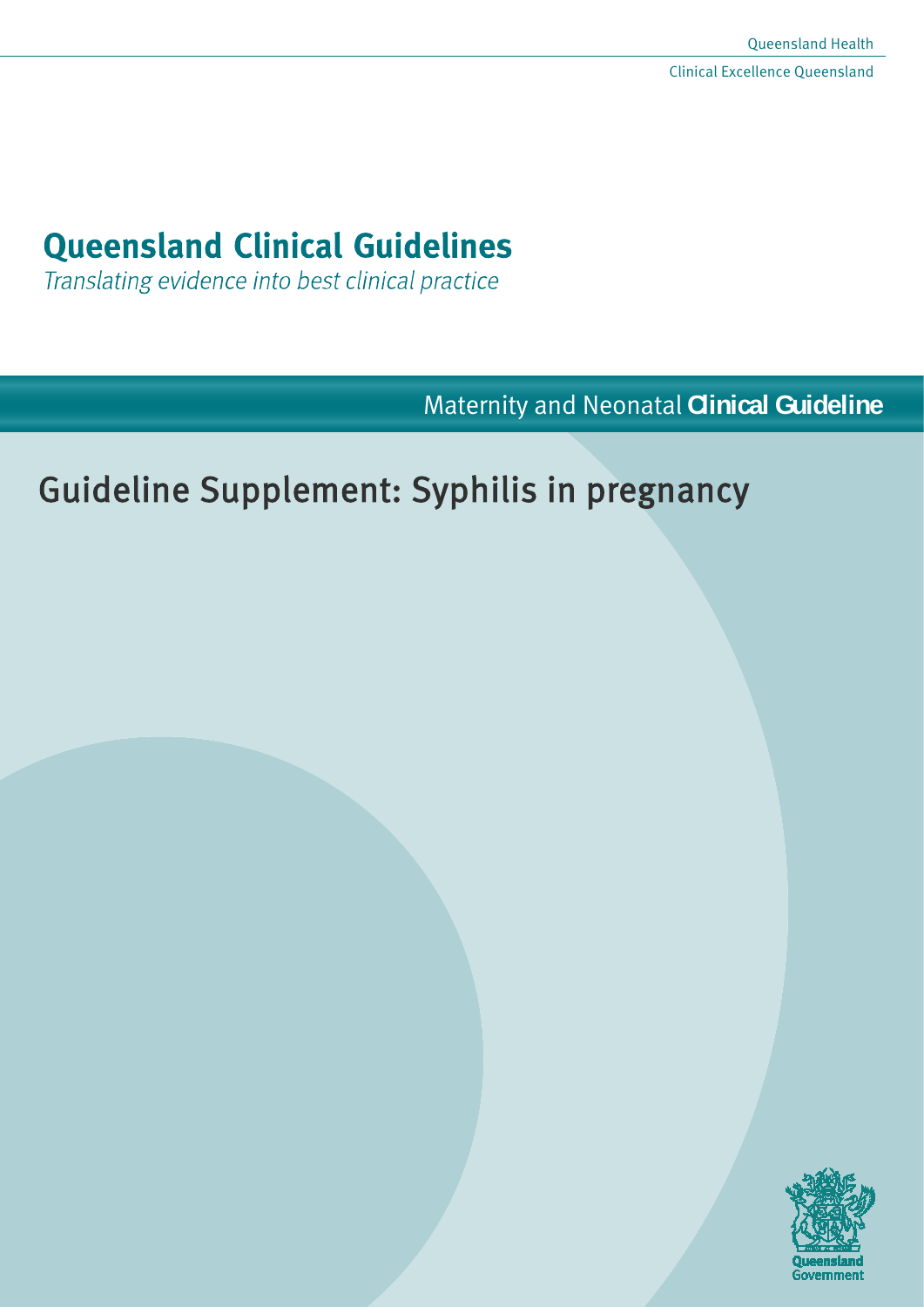#### **Table of Contents**

| $\mathbf{1}$   |  |
|----------------|--|
| 1.1            |  |
| 12             |  |
| 1.3            |  |
| 1.4            |  |
| 3              |  |
| 3.1            |  |
| 3.2            |  |
| 3.3            |  |
| 3.4            |  |
| 3.4.1          |  |
| 3.5            |  |
| 3.6            |  |
| 3.7            |  |
| $\overline{4}$ |  |
| 4.1            |  |
| 5              |  |
| 5.1            |  |
| 5.2            |  |
| 5.3            |  |
| 5.3.1          |  |
| 5.3.2          |  |
| 5.4            |  |
| 5.5            |  |
| 5.6            |  |
|                |  |

#### **List of Tables**

© State of Queensland (Queensland Health) 2021



This work is licensed under a Creative Commons Attribution-NonCommercial-NoDerivatives V4.0 International licence. In essence, you are free<br>to copy and communicate the work in its current form for non-commercial purposes, https://creativecommons.org/licenses/by-nc-nd/4.0/deed.en

For further information, contact Queensland Clinical Guidelines, RBWH Post Office, Herston Qld 4029, email Guidelines@health.gld.gov.au, For permissions beyond the scope of this licence, contact: Intellectual Property Officer, Queensland Health, GPO Box 48, Brisbane Qld 4001, email ip officer@health.qld.gov.au phone (07) 3234 1479.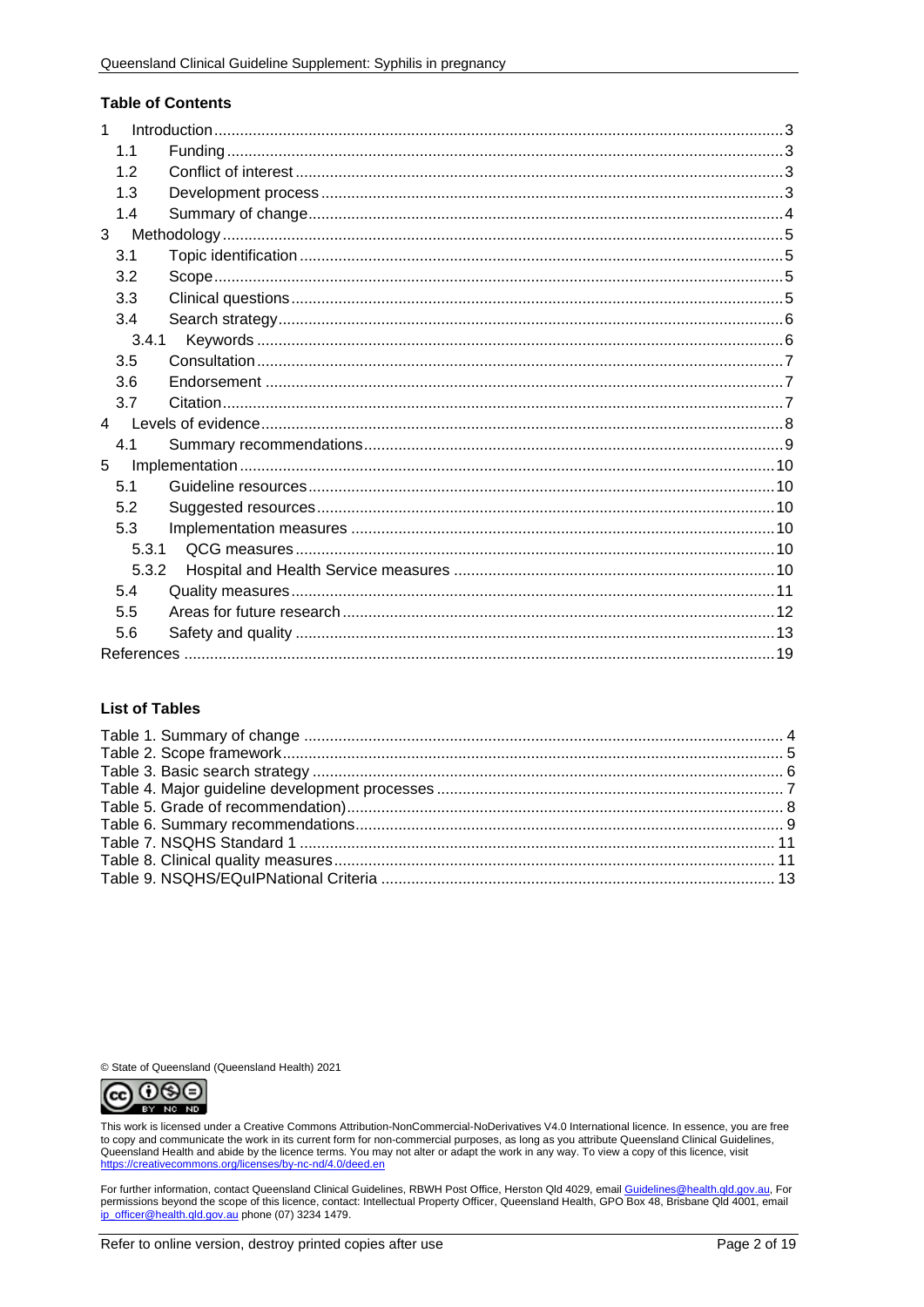# <span id="page-2-0"></span>**1 Introduction**

This document is a supplement to the Queensland Clinical Guideline (QCG) *Syphilis in pregnancy.* It provides supplementary information regarding guideline development, makes summary recommendations, suggests measures to assist implementation and quality activities and summarises changes (if any) to the guideline since original publication. Refer to the guideline for abbreviations, acronyms, flow charts and acknowledgements.

# <span id="page-2-1"></span>**1.1 Funding**

The development of this guideline was funded by Communicable Diseases Branch, Prevention Division, Queensland Department of Health. Consumer representatives were paid a standard fee. Other working party members participated on a voluntary basis.

# <span id="page-2-2"></span>**1.2 Conflict of interest**

Declarations of conflict of interest were sought from working party members as per the Queensland Clinical Guidelines *[Conflict of Interest](http://www.health.qld.gov.au/qcg/development#coi)* statement. No conflict of interest was identified.

## <span id="page-2-3"></span>**1.3 Development process**

This version of the guideline followed the QCG [Change Request process](https://www.health.qld.gov.au/__data/assets/pdf_file/0025/364723/o-developprocess.pdf)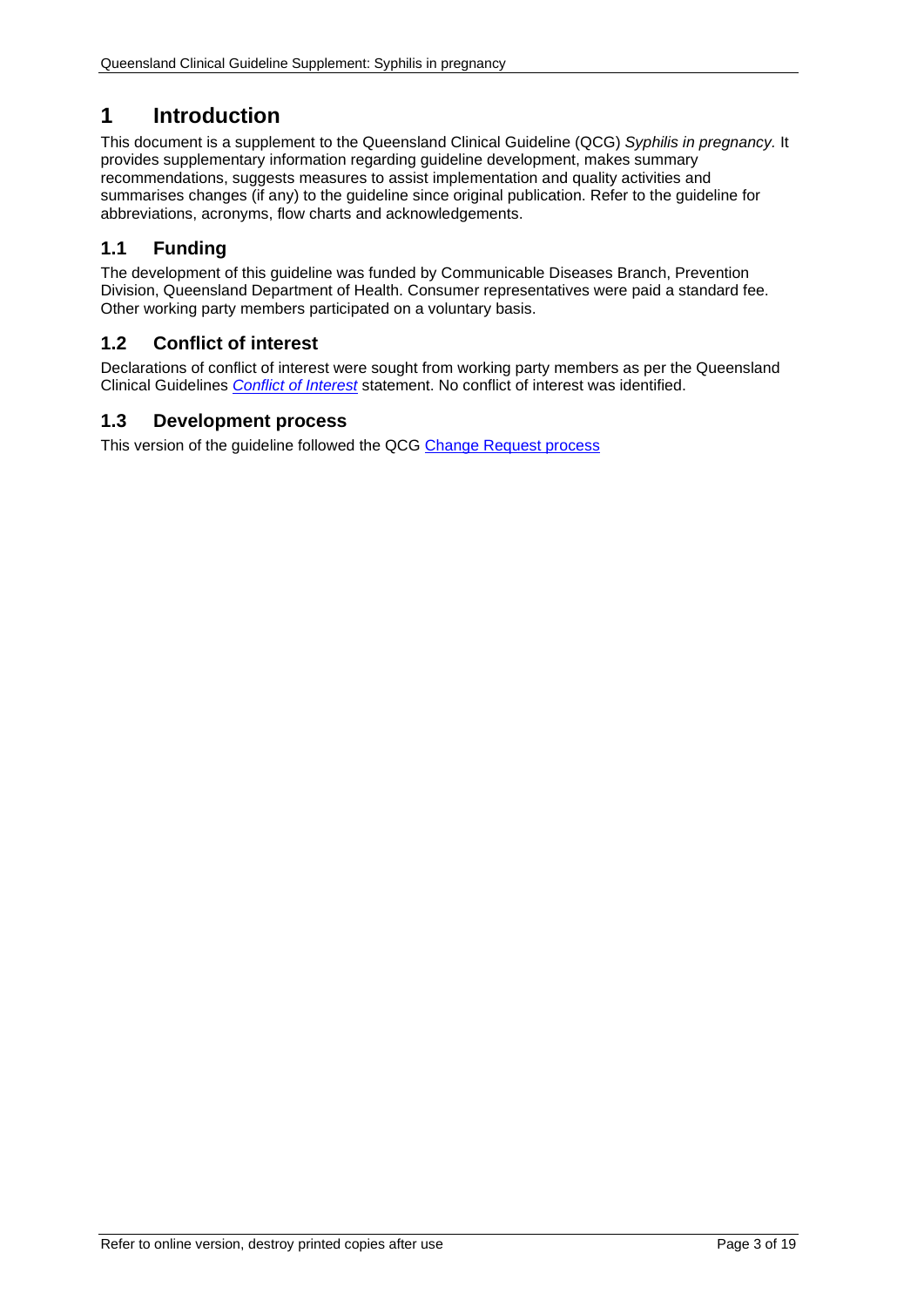# **1.4 Summary of change**

Queensland clinical guidelines are reviewed every 5 years or earlier if significant new evidence emerges. [Table 1](#page-3-2) provides a summary of changes made to the guidelines since original publication.

<span id="page-3-2"></span>Table 1. Summary of change

<span id="page-3-1"></span><span id="page-3-0"></span>

| <b>Publication date</b><br>Endorsed by:                                                                                                                                | <b>Identifier</b> | Summary of major change                                                                                                                                                                                                                                                                                                                                                                                                                                                                                                                                                                                                                                                        |  |  |
|------------------------------------------------------------------------------------------------------------------------------------------------------------------------|-------------------|--------------------------------------------------------------------------------------------------------------------------------------------------------------------------------------------------------------------------------------------------------------------------------------------------------------------------------------------------------------------------------------------------------------------------------------------------------------------------------------------------------------------------------------------------------------------------------------------------------------------------------------------------------------------------------|--|--|
| December 2018<br>Statewide Maternity and<br><b>Neonatal Clinical Network (QLD)</b><br>Communicable Diseases Branch<br>Queensland Health                                | MN18.44-V1-R23    | First publication                                                                                                                                                                                                                                                                                                                                                                                                                                                                                                                                                                                                                                                              |  |  |
| December 2020<br>Queensland Neonatal Statewide<br>Advisory Group (QNSAG)                                                                                               | MN18.44-V2-R23    | Change request to flowcharts and guideline<br>• Added: empirical treatment is indicated if maternal treatment for syphilis in pregnancy is inadequate<br>• Update: benzyl penicillin dose for treatment of congenital syphilis amended FROM 50 mg/kg TO 30 mg/kg IV<br>• Update: precautionary single dose of benzathine penicillin dose for treatment of congenital syphilis amended FROM<br>50 mg/kg IM once TO 37.5 mg/kg (50,000 units/kg) IM once                                                                                                                                                                                                                         |  |  |
| Change request to flowchart and guideline<br>February 2021<br>MN18.44-V3-R23<br>o One dose every 7 days for a total of 3 doses<br>• Update: flowchart to reflect above |                   | • Added: guidance for administration of benzathine penicillin for late latent syphilis in pregnancy<br>o If dose is missed or interval between doses is 9 or more days, recommend the full course is restarted                                                                                                                                                                                                                                                                                                                                                                                                                                                                 |  |  |
| <b>July 2021</b>                                                                                                                                                       | MN18.44-V4-R23    | Change request to guideline and flowchart<br>• Added: clearer guidance for administration of benzathine penicillin for late latent syphilis in pregnancy<br>o Optimal interval is one dose every 7 days for a total of 3 doses<br>• If the interval between doses is 8 or 9 days<br>o Consider restarting the entire course<br>o Liaise with an expert practitioner about the decision to restart<br>• If the interval between doses is more than 9 days<br>○ Restart the entire course<br>o Administer as divided dose of two injections of 900 mg each (1.2 million units) one in each of the ventrogluteal regions<br>or upper outer quadrant of each buttock <sup>40</sup> |  |  |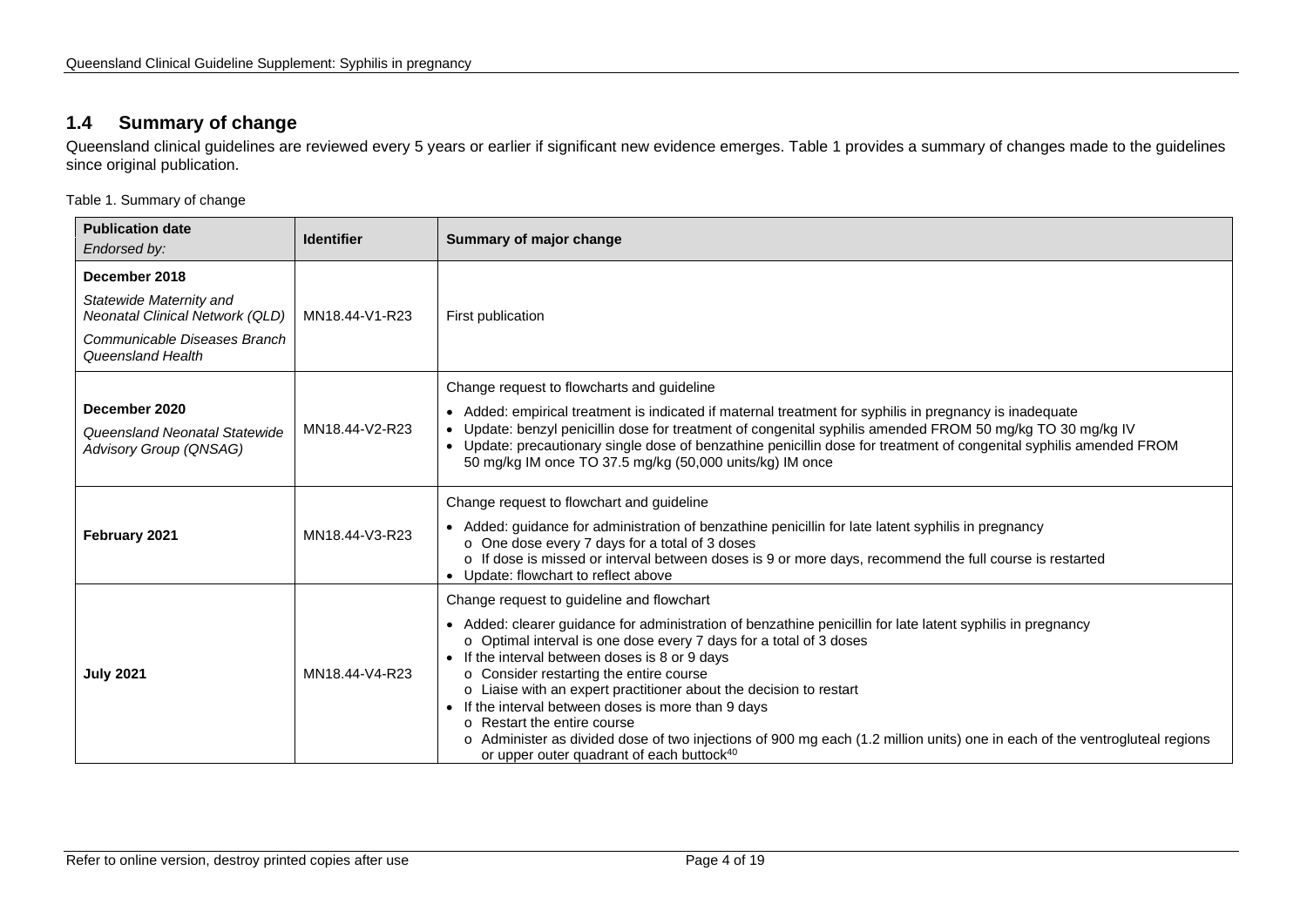# <span id="page-4-0"></span>**2 Methodology**

Queensland Clinical Guidelines (QCG) follows a rigorous process of guideline development. This process was endorsed by the Queensland Health Patient Safety and Quality Executive Committee in December 2009. The guidelines are best described as 'evidence informed consensus guidelines' and draw from the evidence base of existing national and international guidelines and the expert opinion of the working party.

# <span id="page-4-1"></span>**2.1 Topic identification**

The topic was identified as a priority by the Communicable Diseases Branch and the Queensland Syphilis Surveillance Service as an action arising from the Queensland Sexual Health Strategy and the North Queensland Aboriginal and Torres Strait Islander Sexually Transmissible Infections Action Plan 2016–2021.

## <span id="page-4-2"></span>**2.2 Scope**

<span id="page-4-4"></span>The scope of the guideline was determined using the following framework.

| Table 2. Scope framework |  |
|--------------------------|--|
|--------------------------|--|

| <b>Scope framework</b> |                                                                                                                                                                                                                                                                                                                                                              |  |  |  |
|------------------------|--------------------------------------------------------------------------------------------------------------------------------------------------------------------------------------------------------------------------------------------------------------------------------------------------------------------------------------------------------------|--|--|--|
| <b>Population</b>      | • Pregnant women<br>• Newborn babies born to women with syphilis                                                                                                                                                                                                                                                                                             |  |  |  |
| <b>Purpose</b>         | Identify relevant evidence related to:<br>o Assessment and diagnosis of syphilis<br>Implications for maternity care of syphilis in pregnancy<br>$\circ$<br>Initial assessment and management of newborn babies at risk of<br>$\circ$<br>congenital syphilis                                                                                                  |  |  |  |
| Outcome                | • Support:<br>o Identification of screening regimens for the detection of syphilis in high<br>and low risk populations<br>o Assessment and correct diagnosis of syphilis<br>o Maternity care provision for women with syphilis<br>Initial assessment and management of newborn babies with possible,<br>$\circ$<br>probably or confirmed congenital syphilis |  |  |  |
| <b>Exclusions</b>      | Detailed contact management strategies<br>Routine antenatal, intrapartum and postpartum care of the woman and her<br>newborn baby<br>Public health education/preventative strategies                                                                                                                                                                         |  |  |  |

## <span id="page-4-3"></span>**2.3 Clinical questions**

The following clinical questions were generated to inform the guideline scope and purpose:

- What is the aetiology, transmission and classification of syphilis in pregnancy?
- How is syphilis diagnosed in pregnancy?
- When should syphilis testing be recommended in pregnancy?
- What is the best practice management of syphilis in pregnancy and immediately postpartum?
- What is the best practice management of babies born to mothers with syphilis?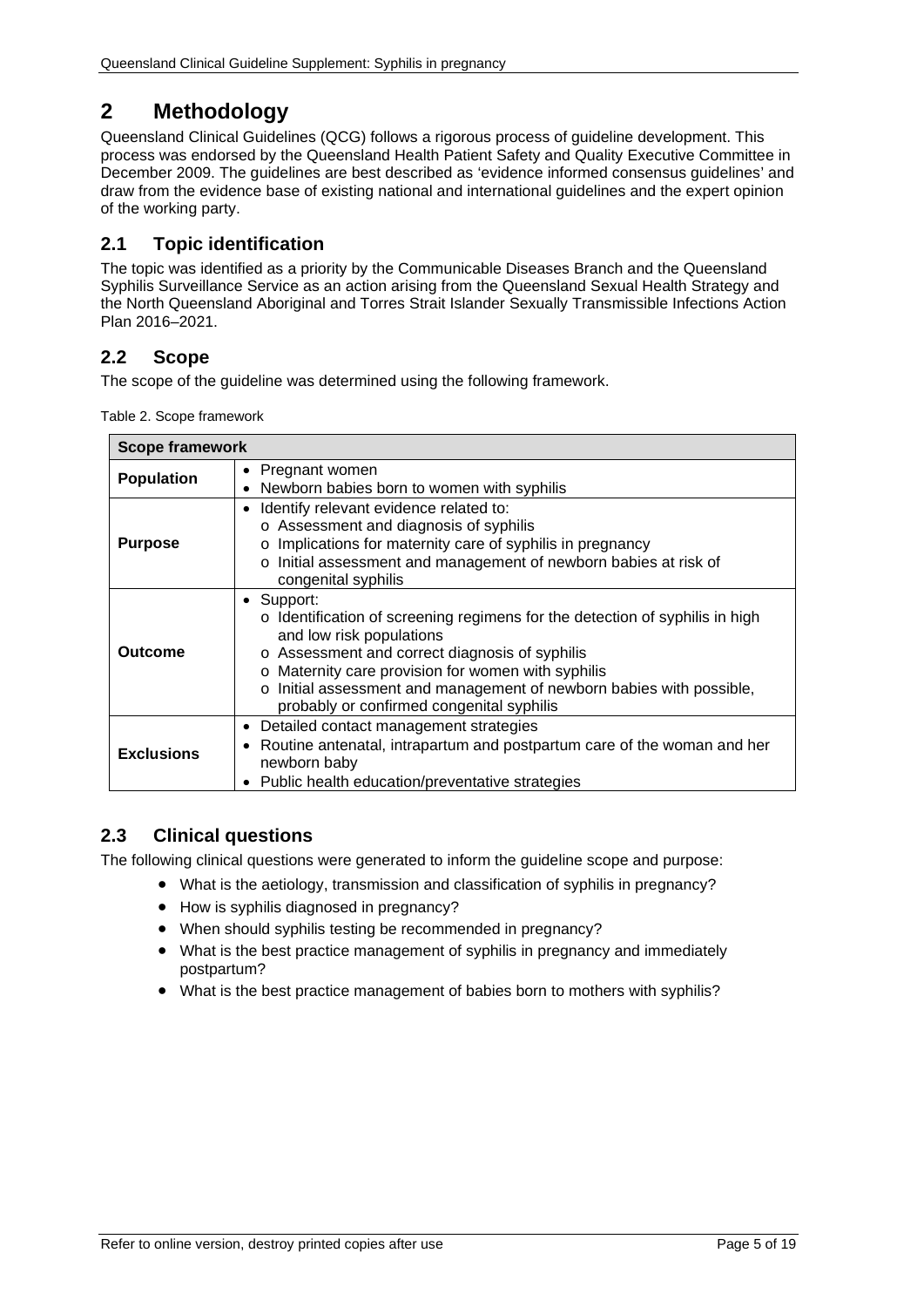## <span id="page-5-0"></span>**2.4 Search strategy**

A search of the literature was conducted during January-March 2017 and again December 2017- January 2018. The QCG search strategy is an iterative process that is repeated and amended as guideline development occurs (e.g. if additional areas of interest emerge, areas of contention requiring more extensive review are identified or new evidence is identified). All guidelines are developed using a basic search strategy. This involves both a formal and informal approach.

<span id="page-5-2"></span>

| <b>Step</b>    |                                                                                                             | <b>Consideration</b>                                                                                                                                                                                                                                                                                                                                                                                                                                                                                                                                |  |  |
|----------------|-------------------------------------------------------------------------------------------------------------|-----------------------------------------------------------------------------------------------------------------------------------------------------------------------------------------------------------------------------------------------------------------------------------------------------------------------------------------------------------------------------------------------------------------------------------------------------------------------------------------------------------------------------------------------------|--|--|
| 1 <sub>1</sub> | Review clinical guidelines<br>developed by other<br>reputable groups relevant to<br>the clinical speciality | • This may include national and/or international guideline<br>writers, professional organisations, government<br>organisations, state based groups<br>• This assists the guideline writer to identify:<br>o The scope and breadth of what others have found useful<br>for clinicians and informs the scope and clinical question<br>development<br>o Identify resources commonly found in guidelines such as<br>flowcharts, audit criteria and levels of evidence<br>o Identify common search and key terms<br>o Identify common and key references |  |  |
| 2.             | Undertake a foundation<br>search using key search<br>terms                                                  | • Construct a search using common search and key terms<br>identified during Step 1 above<br>Search the following databases<br>$\bullet$<br>o PubMed<br>o CINAHL<br>o Medline<br>o Cochrane Central Register of Controlled Trials<br>o EBSCO<br>o Embase<br>Studies published in English less than or equal to 5 years<br>previous are reviewed in the first instance. Other years<br>may be searched as are relevant to the topic<br>• Save and document the search<br>Add other databases as relevant to the clinical area                         |  |  |
| 3.             | Develop search word list for<br>each clinical question.                                                     | • This may require the development of clinical sub-questions<br>beyond those identified in the initial scope<br>• Using the foundation search performed at Step 2 as the<br>baseline search framework, refine the search using the<br>specific terms developed for the clinical question<br>• Save and document the search strategy undertaken for<br>each clinical question                                                                                                                                                                        |  |  |
| 4.             | Other search strategies                                                                                     | • Search the reference lists of reports and articles for<br>additional studies<br>Access other sources for relevant literature<br>o Known resource sites<br>o Internet search engines<br>o Relevant text books                                                                                                                                                                                                                                                                                                                                      |  |  |

#### <span id="page-5-1"></span>**2.4.1 Keywords**

Combinations of the following keywords were used in the basic search strategy: syphilis, pregnan\*, *Treponema pallidum,* jarisch herxheimer reaction, treponemal, congenital syphilis, RPR, VDRL

Other keywords may have been used for specific aspects of the guideline.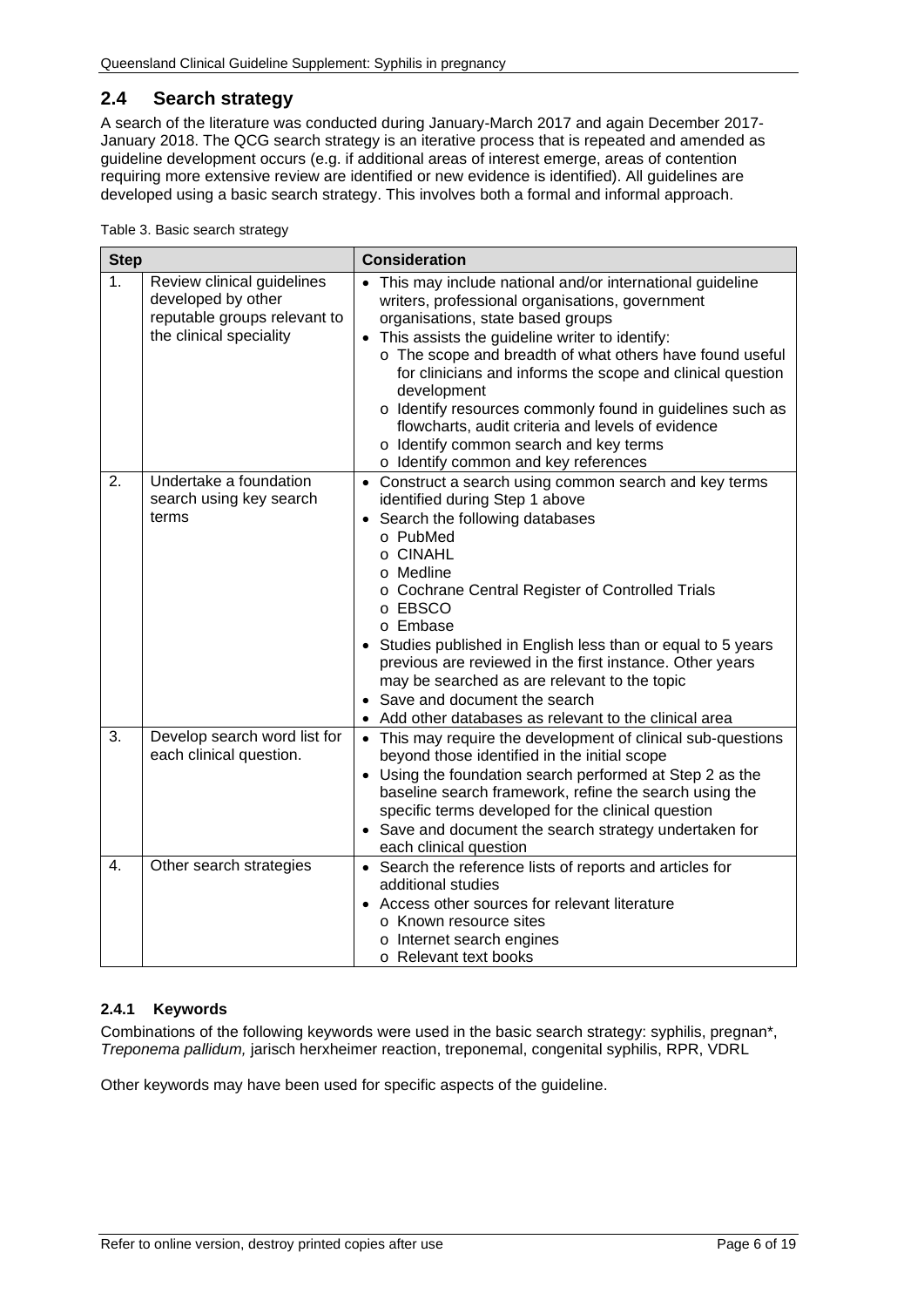# <span id="page-6-0"></span>**2.5 Consultation**

Major consultative and development processes occurred between February 2018 and June 2018 These are outlined in [Table 4.](#page-6-3)

| <b>Process</b>                                                                                                                                                                                                                                                                                                                                       | <b>Activity</b>                                                                                                                                                                                                                                                                                                                                                                              |  |  |
|------------------------------------------------------------------------------------------------------------------------------------------------------------------------------------------------------------------------------------------------------------------------------------------------------------------------------------------------------|----------------------------------------------------------------------------------------------------------------------------------------------------------------------------------------------------------------------------------------------------------------------------------------------------------------------------------------------------------------------------------------------|--|--|
| The nominated co-clinical leads were approved by QCG Steering<br>$\bullet$<br><b>Clinical lead</b><br>Committee                                                                                                                                                                                                                                      |                                                                                                                                                                                                                                                                                                                                                                                              |  |  |
| Consumer participation was invited from a range of consumer-focused<br>$\bullet$<br><b>Consumer</b><br>organisations who had previously accepted an invitation for on-going<br>participation<br>involvement with QCG                                                                                                                                 |                                                                                                                                                                                                                                                                                                                                                                                              |  |  |
| <b>Working party</b>                                                                                                                                                                                                                                                                                                                                 | • An EOI for working party membership was distributed via email to<br>Queensland clinicians and stakeholders (~1000) in March 2018<br>The working party was recruited from responses received<br>Working party members who participated in the working party consultation<br>processes are acknowledged in the guideline<br>Working party consultation occurred in a virtual group via email |  |  |
| Consultation was invited from Queensland clinicians and stakeholders<br>$\bullet$<br>$(-1000)$ during May to June 2018<br><b>Statewide</b><br>Feedback was received primarily via email<br>$\bullet$<br>consultation<br>All feedback was compiled and provided to the clinical lead and working<br>$\bullet$<br>party members for review and comment |                                                                                                                                                                                                                                                                                                                                                                                              |  |  |
| <b>Final consultation</b>                                                                                                                                                                                                                                                                                                                            | In addition to the working party, targeted feedback was also sought from a<br>$\bullet$<br>broad range of experts including from pathology, sexual health, infectious<br>disease, maternity and neonatal clinicians                                                                                                                                                                          |  |  |

<span id="page-6-3"></span>

| Table 4. Major guideline development processes |  |  |  |
|------------------------------------------------|--|--|--|
|------------------------------------------------|--|--|--|

## <span id="page-6-1"></span>**2.6 Endorsement**

The guideline was endorsed by the:

- Queensland Clinical Guidelines Steering Committee in December 2018
- Statewide Maternity and Neonatal Clinical Network [Queensland] in December 2018
- Communicable Diseases Branch in December 2018

### <span id="page-6-2"></span>**2.7 Citation**

The recommended citation of Queensland Clinical Guidelines is in the following format:

Queensland Clinical Guidelines. [**Insert Guideline Title**]. Guideline No. [**Insert Guideline Number**]. Queensland Health. [**Insert Year of Publication**]. Available from: [www.health.qld.gov.au/qcg.](http://www.health.qld.gov.au/qcg)

#### **EXAMPLE:**

Queensland Clinical Guidelines. Normal birth. Guideline No. MN17.25-V3-R22. Queensland Health 2017. Available from: [www.health.qld.gov.au/qcg.](http://www.health.qld.gov.au/qcg)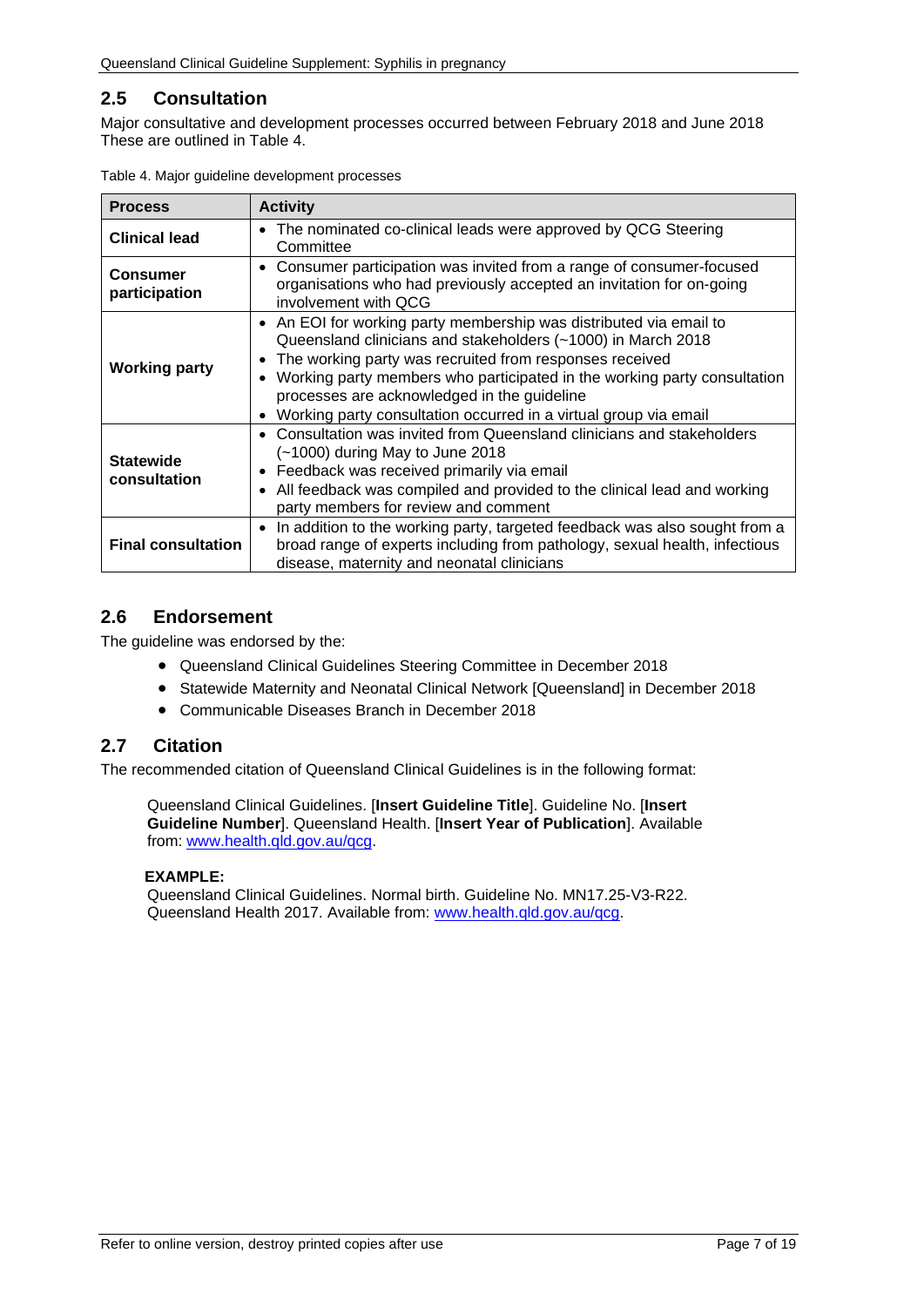# <span id="page-7-0"></span>**3 Levels of evidence**

The levels of evidence identified in the *United Kingdom national guidelines on the management of syphilis 2015* were used to inform the summary recommendations. 1

Note: the 'consensus' definition\* relates to forms of evidence that arose from the clinical experience of the guideline's co-clinical leads and/or working party.

<span id="page-7-1"></span>

|  |  |  | Table 5. Grade of recommendation) |
|--|--|--|-----------------------------------|
|--|--|--|-----------------------------------|

| Grade          | Quality of evidence and implications                                                                                                                                                                                                                                                 |  |  |
|----------------|--------------------------------------------------------------------------------------------------------------------------------------------------------------------------------------------------------------------------------------------------------------------------------------|--|--|
| 1A             | Strong recommendation, high quality evidence<br>Strong recommendations, can apply to most patients in most circumstances<br>without reservation. Clinicians should follow a strong recommendation unless a<br>clear and compelling rationale for an alternative approach is present. |  |  |
| 1B             | Strong recommendation, moderate quality evidence<br>Strong recommendation and applies to most patients. Clinicians should follow a<br>strong recommendation unless a clear and compelling rationale for an alternative<br>approach is present.                                       |  |  |
| 1 <sup>C</sup> | Strong recommendation, low quality evidence<br>Strong recommendation, and applies to most patients. Some of the evidence base<br>supporting the recommendation is, however, of low quality.                                                                                          |  |  |
| 2A             | Weak recommendation, high quality evidence<br>Weak recommendation, best action may differ depending on circumstances or<br>patients or societal values.                                                                                                                              |  |  |
| 2B             | Weak recommendation, moderate quality evidence<br>Weak recommendation, alternative approaches likely to be better for some patients<br>under some circumstances.                                                                                                                     |  |  |
| 2C             | Weak recommendation, low quality evidence<br>Very weak recommendation; other alternatives may be equally reasonable.                                                                                                                                                                 |  |  |
| *Consensus     | Opinions based on respected authorities, descriptive studies or reports of expert<br>committees or clinical experience of the working party.                                                                                                                                         |  |  |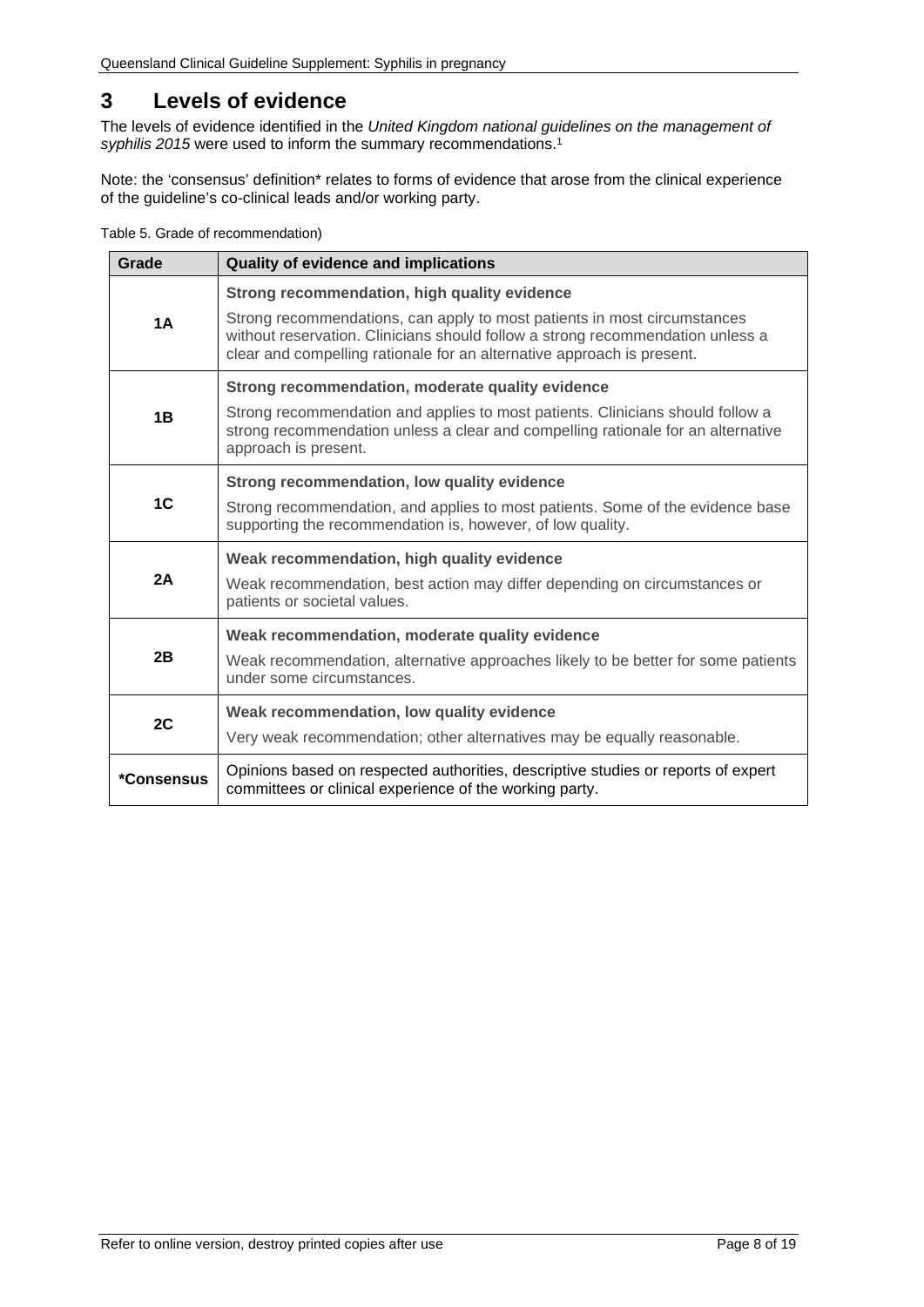# <span id="page-8-0"></span>**3.1 Summary recommendations**

Summary recommendations and levels of evidence are outlined in [Table 6. Summary](#page-8-1)  [recommendations.](#page-8-1)

<span id="page-8-1"></span>Table 6. Summary recommendations

|                  | <b>Recommendation</b>                                                                                                                                                                                                                                                                                                                                 | <b>Grade of</b><br>recommendation |
|------------------|-------------------------------------------------------------------------------------------------------------------------------------------------------------------------------------------------------------------------------------------------------------------------------------------------------------------------------------------------------|-----------------------------------|
| 1.               | Recommend universal screening to pregnant women in the first<br>trimester.                                                                                                                                                                                                                                                                            | <b>1A</b>                         |
| 2.               | For pregnant women with an increased or higher risk for<br>syphilis, recommend additional antenatal screening                                                                                                                                                                                                                                         | <b>1A</b>                         |
| 3.               | Routinely offer pregnant women information about:<br>• The importance of treating syphilis in pregnancy<br>• Measures to prevent syphilis infection and reinfection                                                                                                                                                                                   | <b>Consensus</b>                  |
| $\overline{4}$ . | For pregnant women with positive syphilis serology, seek<br>advice from an expert practitioner and QSSS about:<br>• Staging of syphilis (including previous infection and<br>treatment)<br>• Contact management                                                                                                                                       | <b>Consensus</b>                  |
| 5.               | The recommended treatment for infectious syphilis in<br>pregnancy is benzathine penicillin 1.8 g intramuscular as a<br>single dose.                                                                                                                                                                                                                   | 1B                                |
| 6.               | For babies born for to women with positive syphilis serology:<br>• Routinely assess the baby for congenital syphilis both<br>clinically and serologically<br>• Recommend regular clinical and serological follow-up after<br>birth                                                                                                                    | <b>1A</b>                         |
| 7 <sub>1</sub>   | The recommended treatment for congenital syphilis in the<br>newborn:<br>• (0-7 days) is benzathine penicillin 30 mg/kg IV 12 hourly for<br>a total of 10 days<br>• (8-30 days) is benzathine penicillin 30mg/kg IV 8 hourly for a<br>total of 10 days<br>(More than 30 days) is benzathine penicillin 30mg/kg IV 4-6<br>hourly for a total of 10 days | <b>Consensus</b>                  |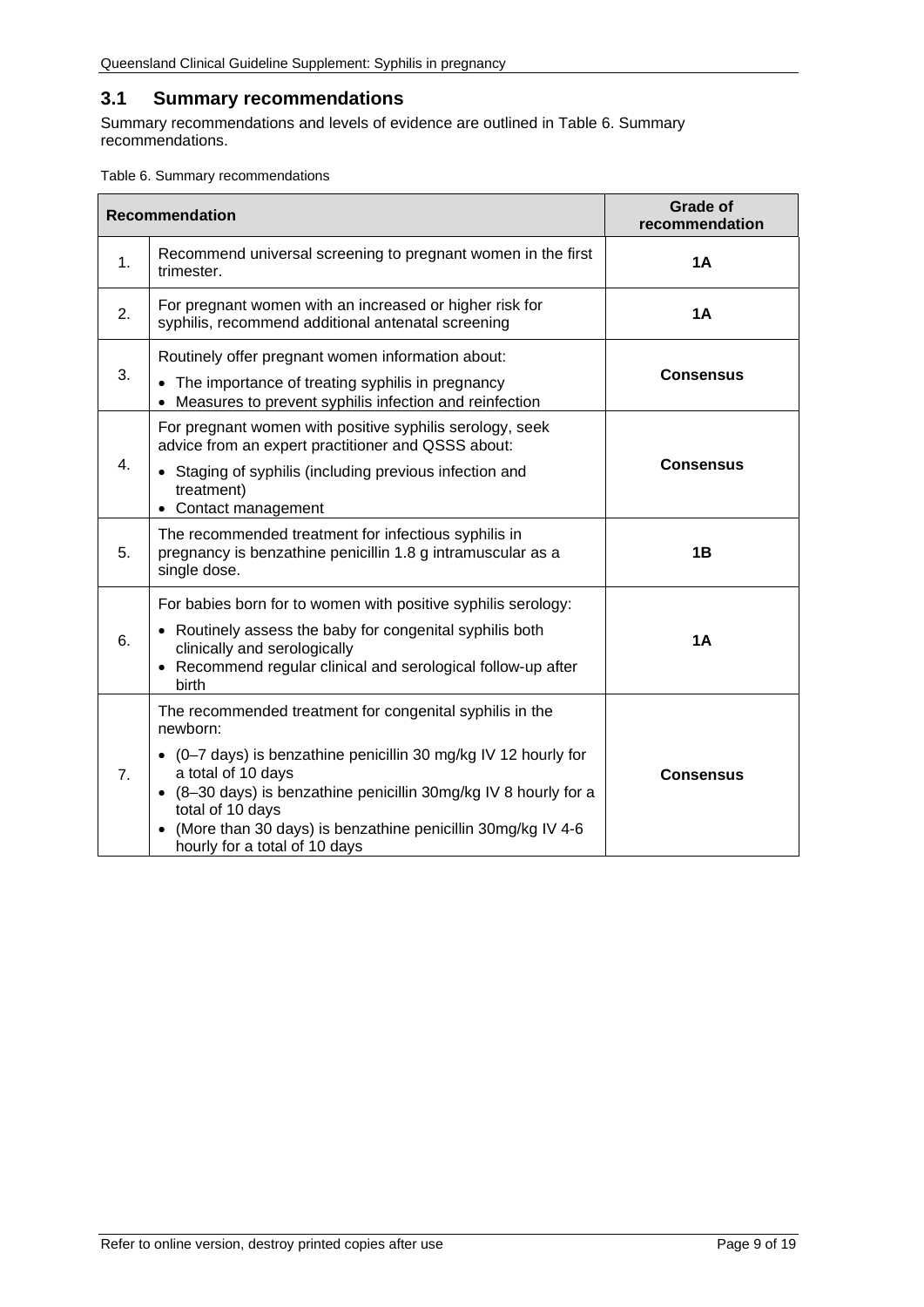# <span id="page-9-0"></span>**4 Implementation**

This guideline is applicable to all Queensland public and private maternity facilities. It can be downloaded in Portable Document Format (PDF) from [www.health.qld.gov.au/qcg](http://www.health.qld.gov.au/qcg)

## <span id="page-9-1"></span>**4.1 Guideline resources**

The following guideline components are provided on the website as separate resources:

- Flowcharts:
	- o Antenatal Care
	- o Newborn Care
- Education resource: Syphilis in pregnancy
- Knowledge assessment: Syphilis in pregnancy
- Parent information:
	- o Syphilis in pregnancy
	- o Jarisch Herxheimer Reaction

## <span id="page-9-2"></span>**4.2 Suggested resources**

During the development process stakeholders identified additional resources with potential to complement and enhance guideline implementation and application. The following resources have not been sourced or developed by QCG but are suggested as complimentary to the guideline:

• Culturally specific parent information (e.g. for Aboriginal and Torres Strait Islander people)

#### <span id="page-9-3"></span>**4.3 Implementation measures**

Suggested activities to assist implementation of the guideline are outlined below.

#### <span id="page-9-4"></span>**4.3.1 QCG measures**

- Notify Chief Executive Officer and relevant stakeholders
- Monitor emerging new evidence to ensure guideline reflects contemporaneous practice
- Capture user feedback
- Record and manage change requests
- Review guideline in 2023

#### <span id="page-9-5"></span>**4.3.2 Hospital and Health Service measures**

Initiate, promote and support local systems and processes to integrate the guideline into clinical practice, including:

- Hospital and Health Service (HHS) Executive endorse the guidelines and their use in the HHS and communicate this to staff
- Promote the introduction of the guideline to relevant health care professionals
- Support education and training opportunities relevant to the guideline and service capabilities
- Align clinical care with guideline recommendations
- Undertake relevant implementation activities as outlined in the *Guideline implementation checklist* available at [www.health.qld.gov.au/qcg](http://www.health.qld.gov.au/qcg)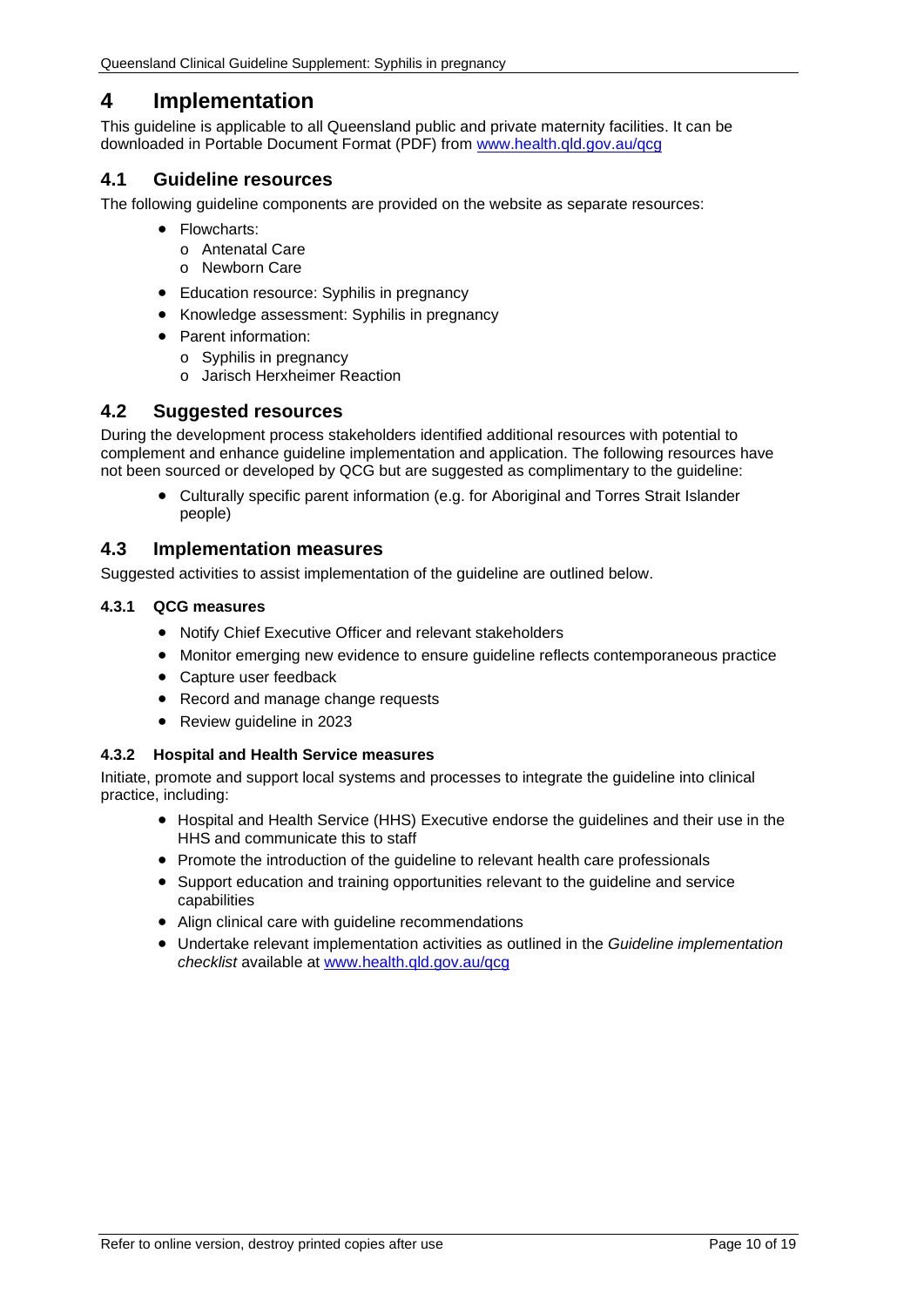## <span id="page-10-0"></span>**4.4 Quality measures**

Auditing of guideline recommendations and content assists with identifying quality of care issues and provides evidence of compliance with the National Safety and Quality Health Service (NSQHS)Standards2 [Refer to [Table 7\]](#page-10-1). Suggested audit and quality measures are identified in [Table 8. Clinical quality measures.](#page-10-2)

<span id="page-10-1"></span>Table 7. NSQHS Standard 1

| <b>NSQHS Standard 1: Clinical governance</b>  |                                                                                                                                                                                           |  |
|-----------------------------------------------|-------------------------------------------------------------------------------------------------------------------------------------------------------------------------------------------|--|
| <b>Clinical performance and effectiveness</b> |                                                                                                                                                                                           |  |
| Criterion 1.27:                               | <b>Actions required:</b>                                                                                                                                                                  |  |
| Evidence based care                           | Provide clinicians with ready access to best-practice<br>a.<br>guidelines, integrated care pathways, clinical pathways and<br>decision support tools relevant to their clinical practice  |  |
|                                               | Support clinicians to use the best available evidence,<br>b.<br>including relevant clinical care standards developed by the<br>Australian Commission on Safety and Quality in Health Care |  |

#### <span id="page-10-2"></span>Table 8. Clinical quality measures

| <b>No</b> | Audit criteria                                                                                                                                                                                                                                                                                                                                                | <b>Guideline Section</b>                                                                                      |
|-----------|---------------------------------------------------------------------------------------------------------------------------------------------------------------------------------------------------------------------------------------------------------------------------------------------------------------------------------------------------------------|---------------------------------------------------------------------------------------------------------------|
| 1.        | What proportion of antenatal women were screened for<br>syphilis in the first trimester                                                                                                                                                                                                                                                                       | Section 3.5 Risk groups<br>and recommended<br>screening for syphilis                                          |
| 2.        | What proportion of women who:<br>o Identify as Aboriginal and/or Torres Strait Islander or<br>o Their partner identifies as Aboriginal and/or Torres Strait<br>Islander<br>were screened for syphilis<br>• In the first trimester<br>• Between 26 and 28 weeks gestation                                                                                      | Section 3.5 Risk groups<br>and recommended<br>screening for syphilis                                          |
| 3.        | What proportion of women who were identified as high risk<br>during pregnancy, had at least one criterion (as identified in<br>the guideline) documented as the reason for high risk status                                                                                                                                                                   | Section 3.5 Risk groups<br>and recommended<br>screening for syphilis                                          |
| 4.        | What proportion of women who were identified as high risk<br>(as defined in the guideline) received antenatal testing for<br>syphilis at ALL of the following:<br>• In the first trimester<br>Between 16-24 weeks gestation (ideally at 20 weeks)<br>$\bullet$<br>• Between 26-28 weeks gestation<br>Between 34-36 weeks gestation<br>$\bullet$<br>• At birth | Section 3.5 Risk groups<br>and recommended<br>screening for syphilis                                          |
| 5.        | What proportion of women who were identified as increased<br>risk (as defined in the guideline) AND who did NOT have<br>testing for syphilis between 26-28 weeks gestation, were<br>tested for syphilis at birth?                                                                                                                                             | Section 3.5 Risk groups<br>and recommended<br>screening for syphilis                                          |
| 6.        | In what proportion of women where a positive syphilis<br>serology result was obtained during pregnancy, is there<br>documented evidence in the health record of contact with an<br>expert practitioner or advice from the QSSS                                                                                                                                | Section 1.4 Notifiable<br>disease                                                                             |
| 7.        | What proportion of women diagnosed with syphilis in<br>pregnancy (as defined in the guideline), received adequate<br>treatment (as defined in the guideline)                                                                                                                                                                                                  | Section 2.1 Clinical<br>stages of syphilis<br>Section 4.3 Treatment of<br>infectious syphilis in<br>pregnancy |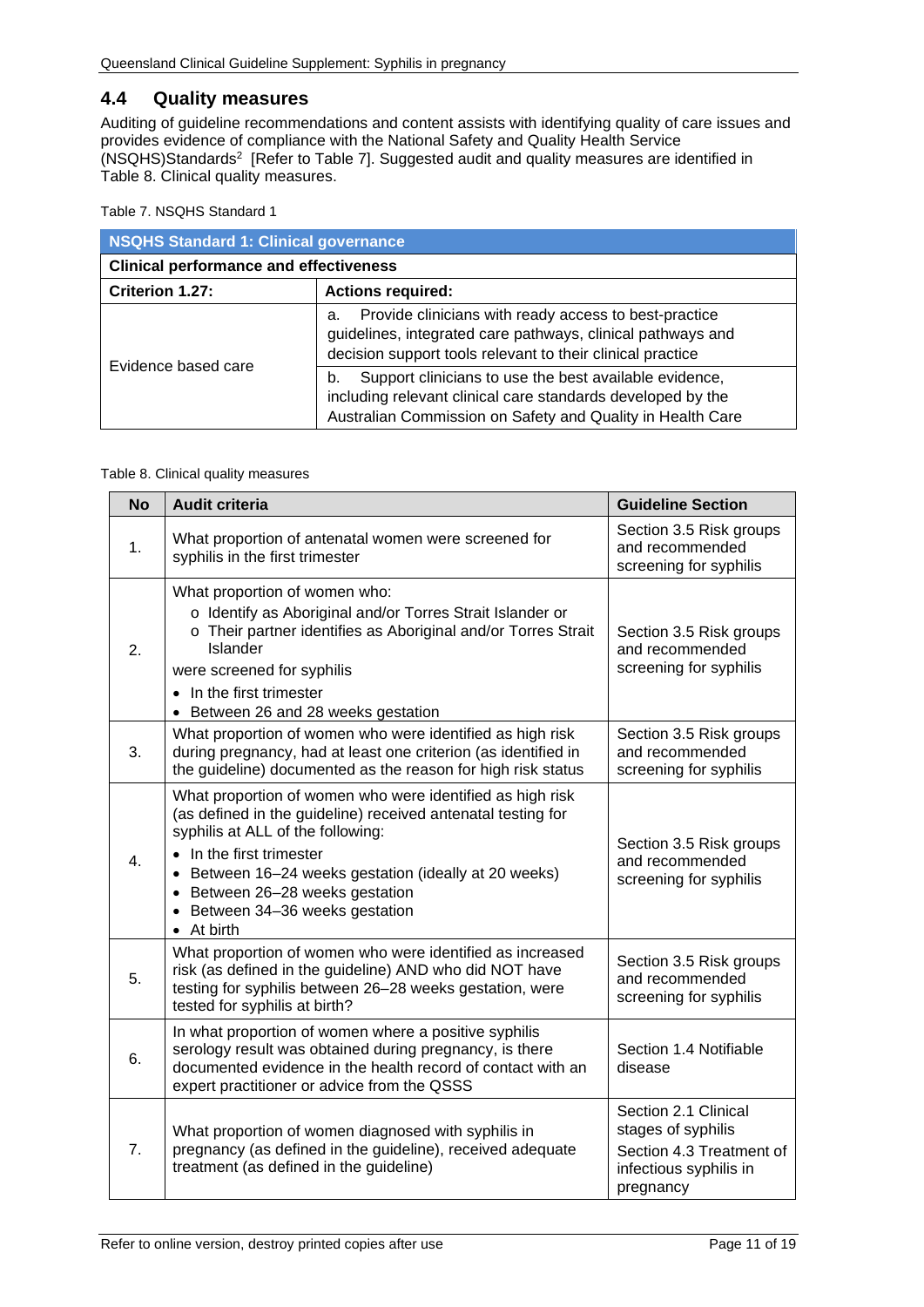| <b>No</b> | <b>Audit criteria</b>                                                                                                                                                                                                                                                                                               | <b>Guideline Section</b>                                                          |
|-----------|---------------------------------------------------------------------------------------------------------------------------------------------------------------------------------------------------------------------------------------------------------------------------------------------------------------------|-----------------------------------------------------------------------------------|
| 8.        | What proportion of women who were diagnosed with syphilis<br>in pregnancy (as defined in the guideline) after 20 weeks<br>gestation, had at least one ultrasound scan                                                                                                                                               | Section 2.1 Clinical<br>stages of syphilis<br>Section 4.2 Prenatal<br>assessment  |
| 9.        | What proportion of women diagnosed with syphilis in<br>pregnancy (as defined in the guideline) had at birth<br>• Placental histopathology requested<br>• Serological testing for syphilis                                                                                                                           | Section 2.1 Clinical<br>stages of syphilis<br>Section 4.7 Birth<br>considerations |
| 10.       | What proportion of at risk babies (as defined in the guideline)<br>had:<br>• Parallel syphilis serology testing of mother and baby's<br>serum<br>• Serum IgM for syphilis<br>• Documented evidence that a clinical assessment for<br>congenital syphilis was performed                                              | Section 5 Congenital<br>syphilis<br>Section 5.1.2<br>Serology/histopathology      |
| 11.       | What proportion of babies diagnosed with congenital syphilis<br>were born to women who were:<br>• Adequately treated for infectious syphilis in pregnancy (as<br>defined in the guideline)<br>• Inadequately or not treated or not diagnosed with infectious<br>syphilis in pregnancy (as defined in the guideline) | Section 5.3 Diagnosis<br>and treatment of<br>congenital syphilis                  |
| 12.       | What proportion of babies diagnosed with congenital syphilis<br>received the recommended antibiotic treatment (as defined in<br>the guideline)                                                                                                                                                                      | Section 5.3 Diagnosis<br>and treatment of<br>congenital syphilis                  |
| 13.       | What proportion of babies<br>• Born to women with infectious syphilis in pregnancy AND<br>• Who did not have a diagnosis of congenital syphilis<br>had at least two documented follow-up serological tests for<br>syphilis within 6 months of discharge                                                             | Section 5.5 Follow-up                                                             |

# <span id="page-11-0"></span>**4.5 Areas for future research**

During development the following areas where identified as having limited or poor quality evidence to inform clinical decision making. Further research in these areas may be useful.

- For pregnant women with infectious syphilis, should a second dose of antibiotic treatment be routinely recommended?
- In pregnant women treated for infectious syphilis, what is the optimal frequency of fetal USS to monitor fetal well-being?
- What is the role of point of care testing for syphilis in pregnancy?
- In pregnant women treated for infectious syphilis, what is the optimal frequency of antenatal serological monitoring?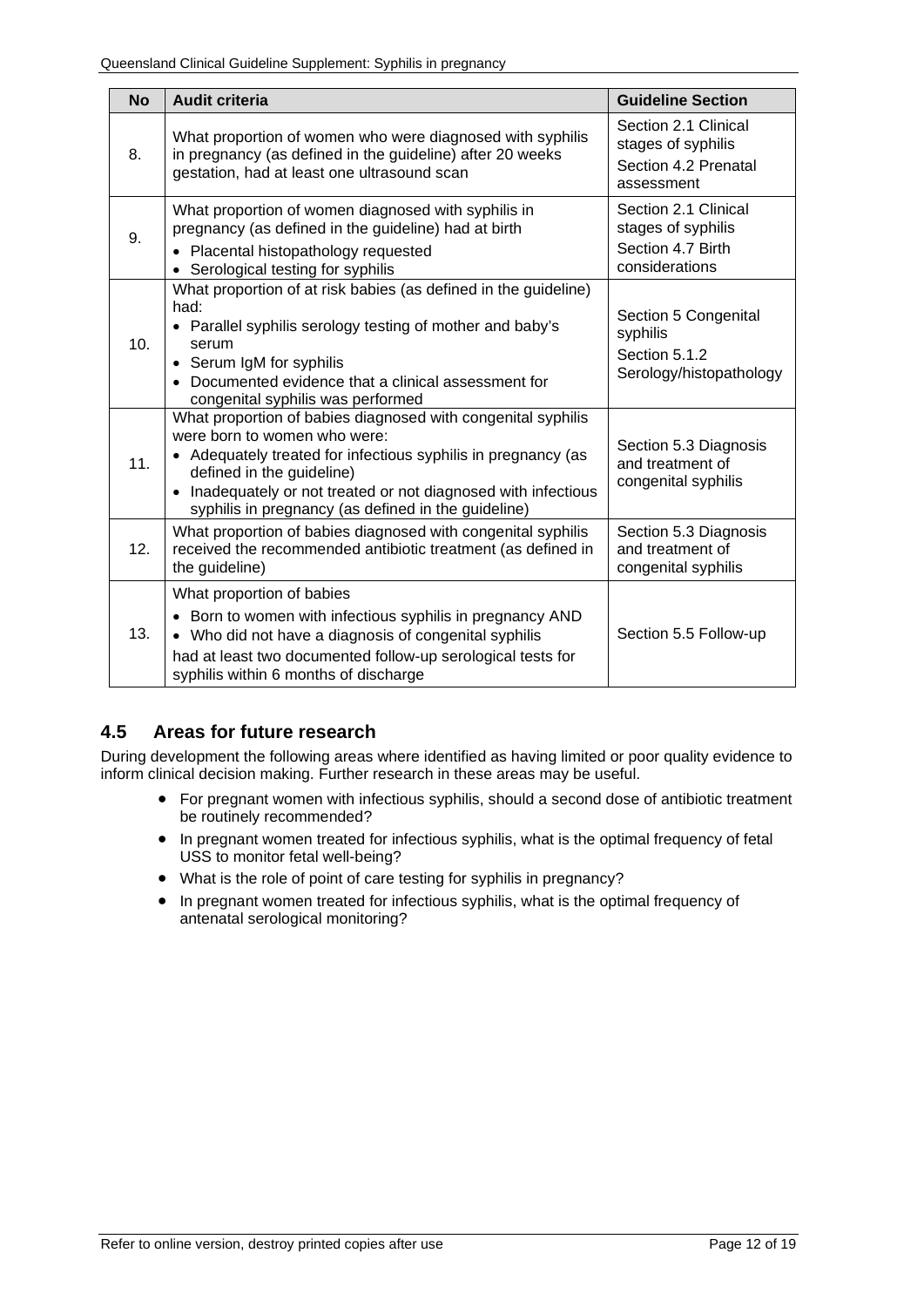# **4.6 Safety and quality**

In conjunction with the Queensland Clinical Guideline *Standard care2*, implementation of this guideline provides evidence of compliance with the National Safety and Quality Health Service Standards and Australian Council on Healthcare Standards (ACHS).1

#### Table 9. NSQHS

<span id="page-12-1"></span><span id="page-12-0"></span>

| <b>NSQHS</b>                                                                                                                                                                                                                     | <b>Actions required</b>                                                                                                                                                                                                                                                                                                                                                                                                                                            | $\boxtimes$ Evidence of compliance                                                                                                                                                                                                                                                                                                                                                                                                                                                               |  |
|----------------------------------------------------------------------------------------------------------------------------------------------------------------------------------------------------------------------------------|--------------------------------------------------------------------------------------------------------------------------------------------------------------------------------------------------------------------------------------------------------------------------------------------------------------------------------------------------------------------------------------------------------------------------------------------------------------------|--------------------------------------------------------------------------------------------------------------------------------------------------------------------------------------------------------------------------------------------------------------------------------------------------------------------------------------------------------------------------------------------------------------------------------------------------------------------------------------------------|--|
| <b>NSQHS Standard 1: Clinical governance</b>                                                                                                                                                                                     |                                                                                                                                                                                                                                                                                                                                                                                                                                                                    |                                                                                                                                                                                                                                                                                                                                                                                                                                                                                                  |  |
| Patient safety and quality systems<br>Safety and quality systems are<br>integrated with governance processes<br>to enable organisations to actively<br>manage and improve the safety and<br>quality of health care for patients. | Diversity and high risk groups<br>1.15 The health service organisation:<br>a. Identifies the diversity of the consumers using its services<br>b. Identifies groups of patients using its services who are at higher<br>risk of harm<br>c. Incorporates information on the diversity of its consumers and<br>higher-risk groups into the planning and delivery of care                                                                                              | Assessment and care appropriate to the cohort of patients is<br>☑<br>identified in the guideline<br>High risk groups are identified in the guideline<br>☑<br>☑<br>The guideline is based on the best available evidence                                                                                                                                                                                                                                                                          |  |
| <b>Clinical performance and</b><br>effectiveness<br>The workforce has the right<br>qualifications, skills and supervision to<br>provide safe, high-quality health care to<br>patients.                                           | Evidence based care<br>1.27 The health service organisation has processes that:<br>a. Provide clinicians with ready access to best-practice guidelines,<br>integrated care pathways, clinical pathways and decision support<br>tools relevant to their clinical practice<br>b. Support clinicians to use the best available evidence, including<br>relevant clinical care standards developed by the Australian<br>Commission on Safety and Quality in Health Care | ☑ Queensland Clinical Guidelines is funded by Queensland Health<br>to develop clinical guidelines relevant to the service line to guide<br>safe patient care across Queensland<br>The guideline provides evidence-based and best practice<br>☑<br>recommendations for care<br>☑<br>The guideline is endorsed for use in Queensland Health<br>facilities.<br>A desktop icon is available on every Queensland Health<br>☑<br>computer desktop to provide quick and easy access to the<br>quideline |  |
|                                                                                                                                                                                                                                  | Performance management<br>1.22 The health service organisation has valid and reliable<br>performance review processes that:<br>a. Require members of the workforce to regularly take part in a<br>review of their performance<br>b. Identify needs for training and development in safety and quality<br>c. Incorporate information on training requirements into the<br>organisation's training system                                                            | The guideline has accompanying educational resources to<br>☑<br>support ongoing safety and quality education for identified<br>professional and personal development. The resources are<br>freely available on the internet http://www.health.qld.gov.au/qcg                                                                                                                                                                                                                                     |  |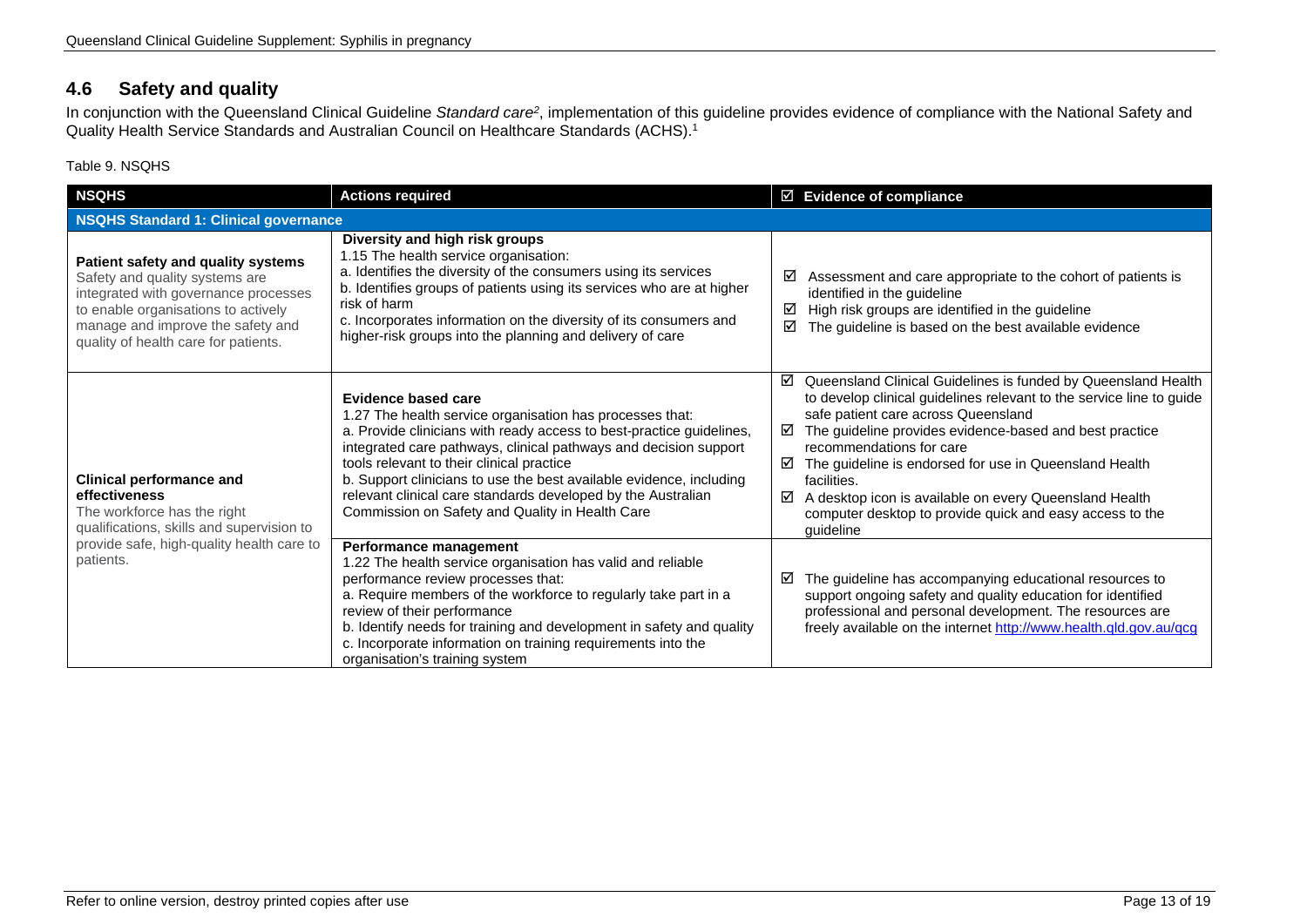| <b>NSQHS</b>                                                                                                                                                                                                                     | <b>Actions required</b>                                                                                                                                                                                                                                                                                                                                                                                                                                                                                                                                                                                                                                                                                                                                                                                                                                                                                                                                                                         | ☑ Evidence of compliance                                                                                                                                                                                                                                                                                                                                                                                                                                                               |  |  |
|----------------------------------------------------------------------------------------------------------------------------------------------------------------------------------------------------------------------------------|-------------------------------------------------------------------------------------------------------------------------------------------------------------------------------------------------------------------------------------------------------------------------------------------------------------------------------------------------------------------------------------------------------------------------------------------------------------------------------------------------------------------------------------------------------------------------------------------------------------------------------------------------------------------------------------------------------------------------------------------------------------------------------------------------------------------------------------------------------------------------------------------------------------------------------------------------------------------------------------------------|----------------------------------------------------------------------------------------------------------------------------------------------------------------------------------------------------------------------------------------------------------------------------------------------------------------------------------------------------------------------------------------------------------------------------------------------------------------------------------------|--|--|
|                                                                                                                                                                                                                                  | <b>NSQHS Standard 1: Clinical governance</b>                                                                                                                                                                                                                                                                                                                                                                                                                                                                                                                                                                                                                                                                                                                                                                                                                                                                                                                                                    |                                                                                                                                                                                                                                                                                                                                                                                                                                                                                        |  |  |
| Patient safety and quality systems<br>Safety and quality systems are<br>integrated with governance processes<br>to enable organisations to actively<br>manage and improve the safety and<br>quality of health care for patients. | <b>Policies and procedures</b><br>1.7 The health service organisation uses a risk management<br>approach to:<br>a. Set out, review, and maintain the currency and effectiveness of,<br>policies, procedures and protocols<br>b. Monitor and take action to improve adherence to policies,<br>procedures and protocols<br>c. Review compliance with legislation, regulation and jurisdictional<br>requirements                                                                                                                                                                                                                                                                                                                                                                                                                                                                                                                                                                                   | $\boxtimes$ QCG has established processes to review and maintain all<br>guidelines and associated resources<br>☑ Change requests are managed to ensure currency of published<br>guidelines<br>$\boxtimes$ Implementation tools and checklist are provided to assist with<br>adherence to guidelines<br>Suggested audit criteria are provided in guideline supplement<br>☑<br>The guidelines comply with legislation, regulation and<br>☑<br>jurisdictional requirements                |  |  |
| <b>NSQHS Standard 2: Partnering with Consumers</b>                                                                                                                                                                               |                                                                                                                                                                                                                                                                                                                                                                                                                                                                                                                                                                                                                                                                                                                                                                                                                                                                                                                                                                                                 |                                                                                                                                                                                                                                                                                                                                                                                                                                                                                        |  |  |
| <b>Health literacy</b><br>Health service organisations<br>communicate with consumers in a way<br>that supports effective partnerships.                                                                                           | Communication that supports effective partnerships<br>2.8 The health service organisation uses communication<br>mechanisms that are tailored to the diversity of the consumers who<br>use its services and, where relevant, the diversity of the local<br>community<br>2.9 Where information for patients, carers, families and consumers<br>about health and health services is developed internally, the<br>organisation involves consumers in its development and review<br>2.10 The health service organisation supports clinicians to<br>communicate with patients, carers, families and consumers about<br>health and health care so that:<br>a. Information is provided in a way that meets the needs of patients,<br>carers, families and consumers<br>b. Information provided is easy to understand and use<br>c. The clinical needs of patients are addressed while they are in the<br>health service organisation<br>d. Information needs for ongoing care are provided on discharge | $\boxtimes$ Consumer consultation was sought and obtained during the<br>development of the guideline. Refer to the acknowledgement<br>section of the guideline for details<br>$\boxtimes$ Consumer information is developed to align with the guideline<br>and included consumer involvement during development and<br>review<br>$\boxtimes$ The consumer information was developed using plain English<br>and with attention to literacy and ease of reading needs of the<br>consumer |  |  |
| Partnering with consumers in<br>organisational design and<br>governance<br>Consumers are partners in the design<br>and governance of the organisation.                                                                           | Partnerships in healthcare governance planning, design,<br>measurement and evaluation<br>2.11 The health service organisation:<br>a. Involves consumers in partnerships in the governance of, and to<br>design, measure and evaluate, health care<br>b. Has processes so that the consumers involved in these<br>partnerships reflect the diversity of consumers who use the service<br>or, where relevant, the diversity of the local community<br>2.14 The health service organisation works in partnership with<br>consumers to incorporate their views and experiences into training<br>and education for the workforce                                                                                                                                                                                                                                                                                                                                                                     | $\boxtimes$ Consumers are members of guideline working parties<br>$\boxtimes$ The guideline is based on the best available evidence<br>$\boxtimes$ The guidelines and consumer information are endorsed by the<br>QCG and Queensland Statewide Maternity and Neonatal Clinical<br>Network Steering Committees which includes consumer<br>membership                                                                                                                                    |  |  |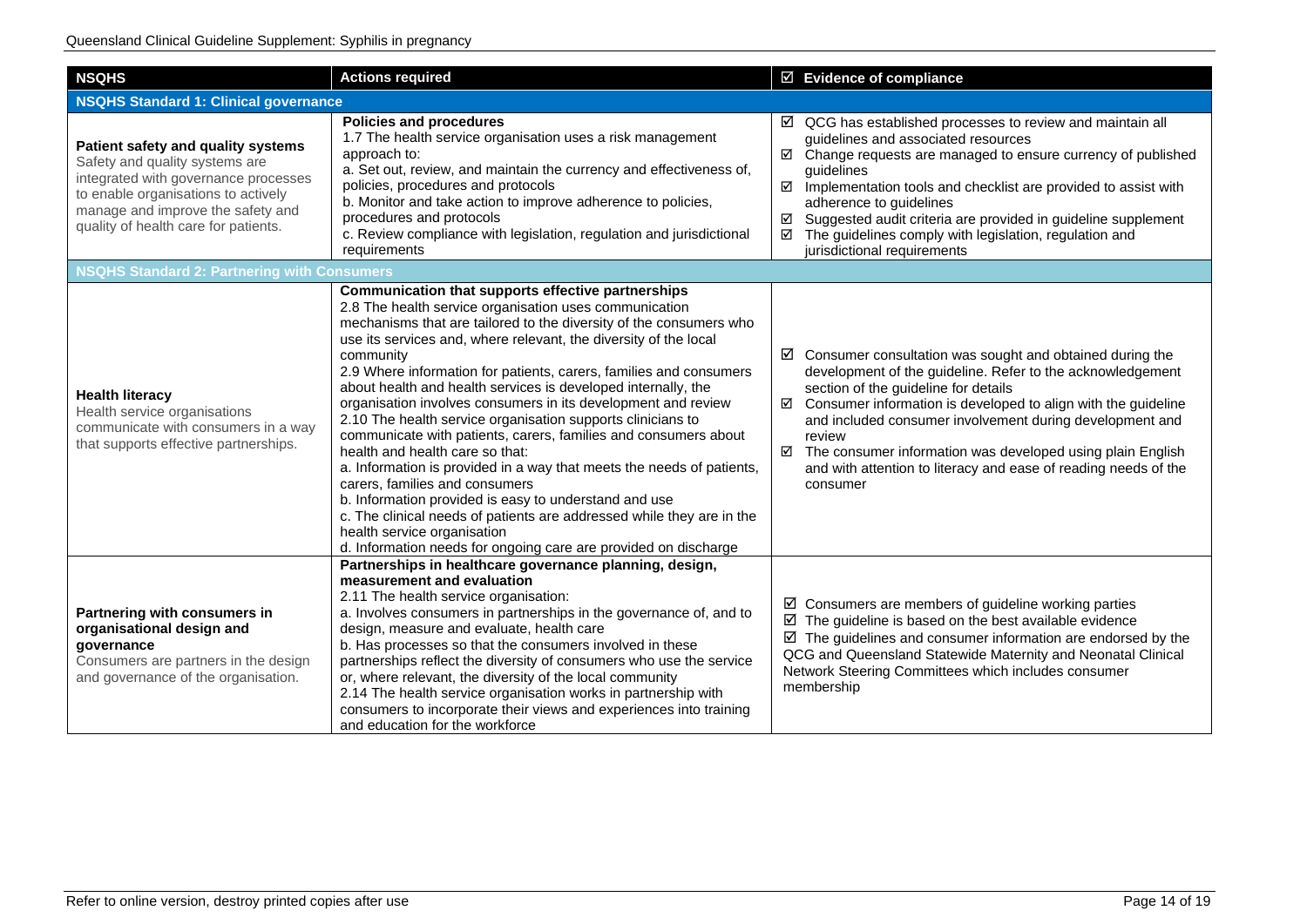| <b>NSQHS</b>                                                                                                                                                                                                                                                                                                               | <b>Actions required</b>                                                                                                                                                                                                                                                                                                                                                                                                                                                                                                                                                                                                              | $\boxtimes$ Evidence of compliance                                                                                                                                                                                                                                                                                                                                                                                   |
|----------------------------------------------------------------------------------------------------------------------------------------------------------------------------------------------------------------------------------------------------------------------------------------------------------------------------|--------------------------------------------------------------------------------------------------------------------------------------------------------------------------------------------------------------------------------------------------------------------------------------------------------------------------------------------------------------------------------------------------------------------------------------------------------------------------------------------------------------------------------------------------------------------------------------------------------------------------------------|----------------------------------------------------------------------------------------------------------------------------------------------------------------------------------------------------------------------------------------------------------------------------------------------------------------------------------------------------------------------------------------------------------------------|
| NSQHS Standard 4: Medication safety                                                                                                                                                                                                                                                                                        |                                                                                                                                                                                                                                                                                                                                                                                                                                                                                                                                                                                                                                      |                                                                                                                                                                                                                                                                                                                                                                                                                      |
| <b>Clinical governance and quality</b><br>improvement to support medication<br>management<br>Organisation-wide systems are used to<br>support and promote safety for<br>procuring, supplying, storing,<br>compounding, manufacturing,<br>prescribing, dispensing, administering<br>and monitoring the effects of medicines | Integrating clinical governance<br>4.1 Clinicians use the safety and quality systems from the Clinical<br>Governance Standard when:<br>a. Implementing policies and procedures for medication<br>management<br>b. Managing risks associated with medication management<br>c. Identifying training requirements for medication management                                                                                                                                                                                                                                                                                             | The guideline provides current evidence based<br>☑<br>recommendations about medication                                                                                                                                                                                                                                                                                                                               |
| NSQHS Standard 5: Comprehensive care                                                                                                                                                                                                                                                                                       |                                                                                                                                                                                                                                                                                                                                                                                                                                                                                                                                                                                                                                      |                                                                                                                                                                                                                                                                                                                                                                                                                      |
| <b>Clinical governance and quality</b><br>improvement to support<br>comprehensive care<br>Systems are in place to support<br>clinicians to deliver comprehensive care                                                                                                                                                      | Integrating clinical governance<br>5.1 Clinicians use the safety and quality systems from the Clinical<br>Governance Standard when:<br>a. Implementing policies and procedures for comprehensive care<br>b. Managing risks associated with comprehensive care<br>c. Identifying training requirements to deliver comprehensive care<br><b>Partnering with consumers</b><br>5.3 Clinicians use organisational processes from the Partnering with<br>Consumers Standard when providing comprehensive care to:<br>a. Actively involve patients in their own care<br>b. Meet the patient's information needs<br>c. Share decision-making | The guideline has accompanying educational resources to<br>☑<br>support ongoing safety and quality education for identified<br>professional and personal development. The resources are<br>freely available on the internet http://www.health.qld.gov.au/qcg<br>The guideline provides evidence-based and best practice<br>☑<br>recommendations for care<br>☑<br>Consumer information is developed for the guideline |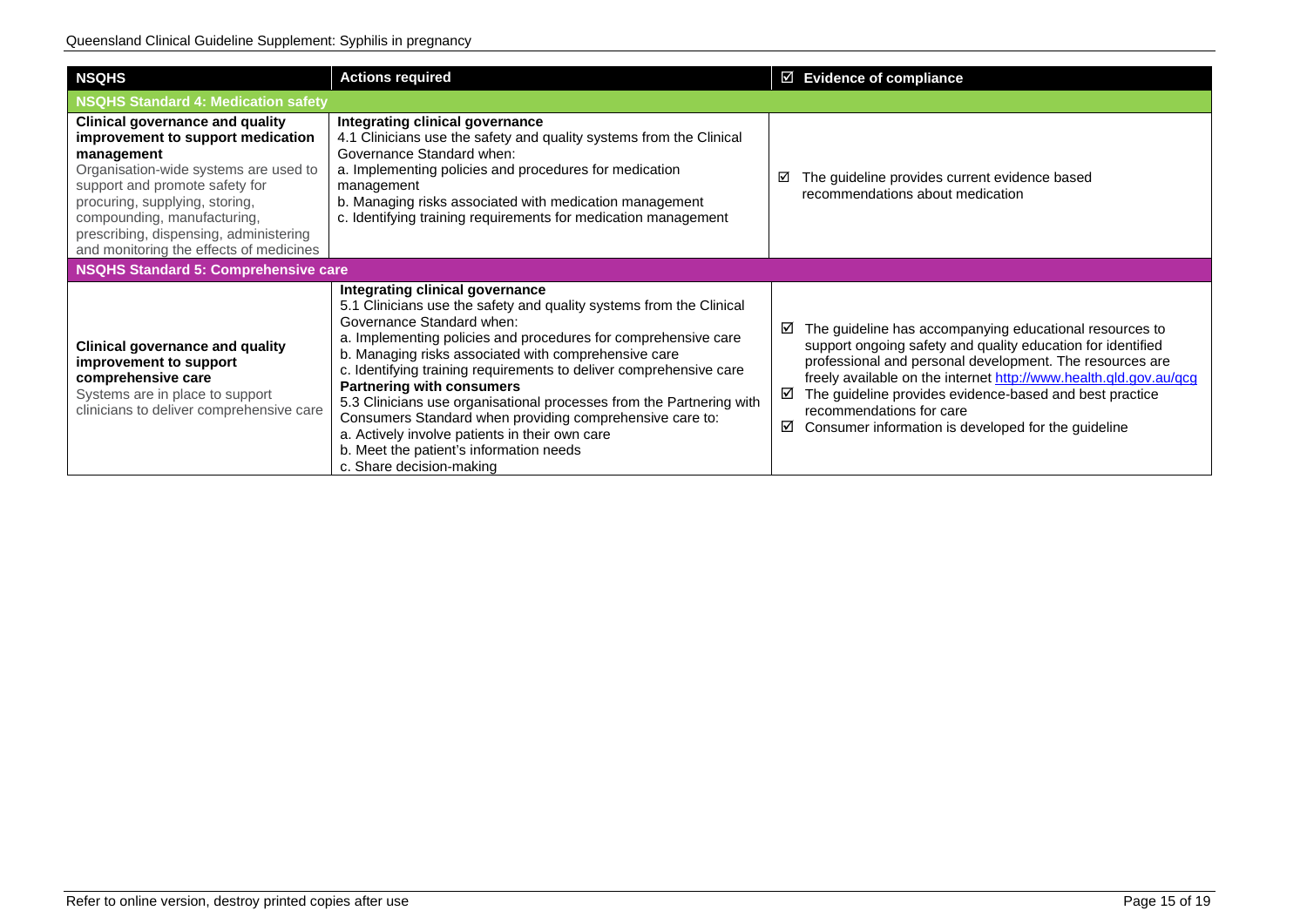| <b>NSQHS</b>                                                                                                                                                                                                                                  | <b>Actions required</b>                                                                                                                                                                                                                                                                                                                                                                                                                                                                                                                                                                                                                                                                                                                                                                                                                                                                                                                                                                                                                                                                                                                                                                                                                                                                            | $\boxtimes$ Evidence of compliance                                                                                                                                                                                                                                                                                                                                                                                                                                                                    |  |
|-----------------------------------------------------------------------------------------------------------------------------------------------------------------------------------------------------------------------------------------------|----------------------------------------------------------------------------------------------------------------------------------------------------------------------------------------------------------------------------------------------------------------------------------------------------------------------------------------------------------------------------------------------------------------------------------------------------------------------------------------------------------------------------------------------------------------------------------------------------------------------------------------------------------------------------------------------------------------------------------------------------------------------------------------------------------------------------------------------------------------------------------------------------------------------------------------------------------------------------------------------------------------------------------------------------------------------------------------------------------------------------------------------------------------------------------------------------------------------------------------------------------------------------------------------------|-------------------------------------------------------------------------------------------------------------------------------------------------------------------------------------------------------------------------------------------------------------------------------------------------------------------------------------------------------------------------------------------------------------------------------------------------------------------------------------------------------|--|
| <b>NSQHS Standard 6: Communicating for safety</b>                                                                                                                                                                                             |                                                                                                                                                                                                                                                                                                                                                                                                                                                                                                                                                                                                                                                                                                                                                                                                                                                                                                                                                                                                                                                                                                                                                                                                                                                                                                    |                                                                                                                                                                                                                                                                                                                                                                                                                                                                                                       |  |
| <b>Clinical governance and quality</b><br>improvement to support effective<br>communication<br>Systems are in place for effective and<br>coordinated communication that<br>supports the delivery of continuous and<br>safe care for patients. | Integrating clinical governance<br>6.1 Clinicians use the safety and quality systems from the Clinical<br>Governance Standard when:<br>a. Implementing policies and procedures to support effective clinical<br>communication<br>b. Managing risks associated with clinical communication<br>c. Identifying training requirements for effective and coordinated<br>clinical communication<br><b>Partnering with consumers</b><br>6.3 Clinicians use organisational processes from the Partnering with<br>Consumers Standard to effectively communicate with patients,<br>carers and families during high-risk situations to:<br>a. Actively involve patients in their own care<br>b. Meet the patient's information needs<br>c. Share decision-making<br>Organisational processes to support effective communication<br>6.4 The health service organisation has clinical communications<br>processes to support effective communication when:<br>a. Identification and procedure matching should occur<br>b. All or part of a patient's care is transferred within the organisation,<br>between multidisciplinary teams, between clinicians or between<br>organisations; and on discharge<br>c. Critical information about a patient's care, including information on<br>risks, emerges or changes | Requirements for effective clinical communication by clinicians<br>☑<br>are identified<br>$\boxtimes$ The guideline provides evidence-based and best practice<br>recommendations for communication between clinicians<br>$\boxtimes$ The guideline provides evidence-based and best practice<br>recommendations for communication with patients, carers and<br>families<br>☑<br>The guideline provides evidence-based and best practice<br>recommendations for discharge planning and follow -up care |  |
| <b>Communication of critical</b><br>information<br>Systems to effectively communicate<br>critical information and risks when they<br>emerge or change are used to ensure<br>safe patient care.                                                | <b>Communicating critical information</b><br>6.9 Clinicians and multidisciplinary teams use clinical<br>communication processes to effectively communicate critical<br>information, alerts and risks, in a timely way, when they emerge or<br>change to:<br>a. Clinicians who can make decisions about care<br>b. Patients, carers and families, in accordance with the wishes of the<br>patient<br>6.10 The health service organisation ensures that there are<br>communication processes for patients, carers and families to directly<br>communicate critical information and risks about care to clinicians                                                                                                                                                                                                                                                                                                                                                                                                                                                                                                                                                                                                                                                                                    | $\boxtimes$ Requirements for effective clinical communication of critical<br>information are identified<br>$\boxtimes$ Requirements for escalation of care are identified                                                                                                                                                                                                                                                                                                                             |  |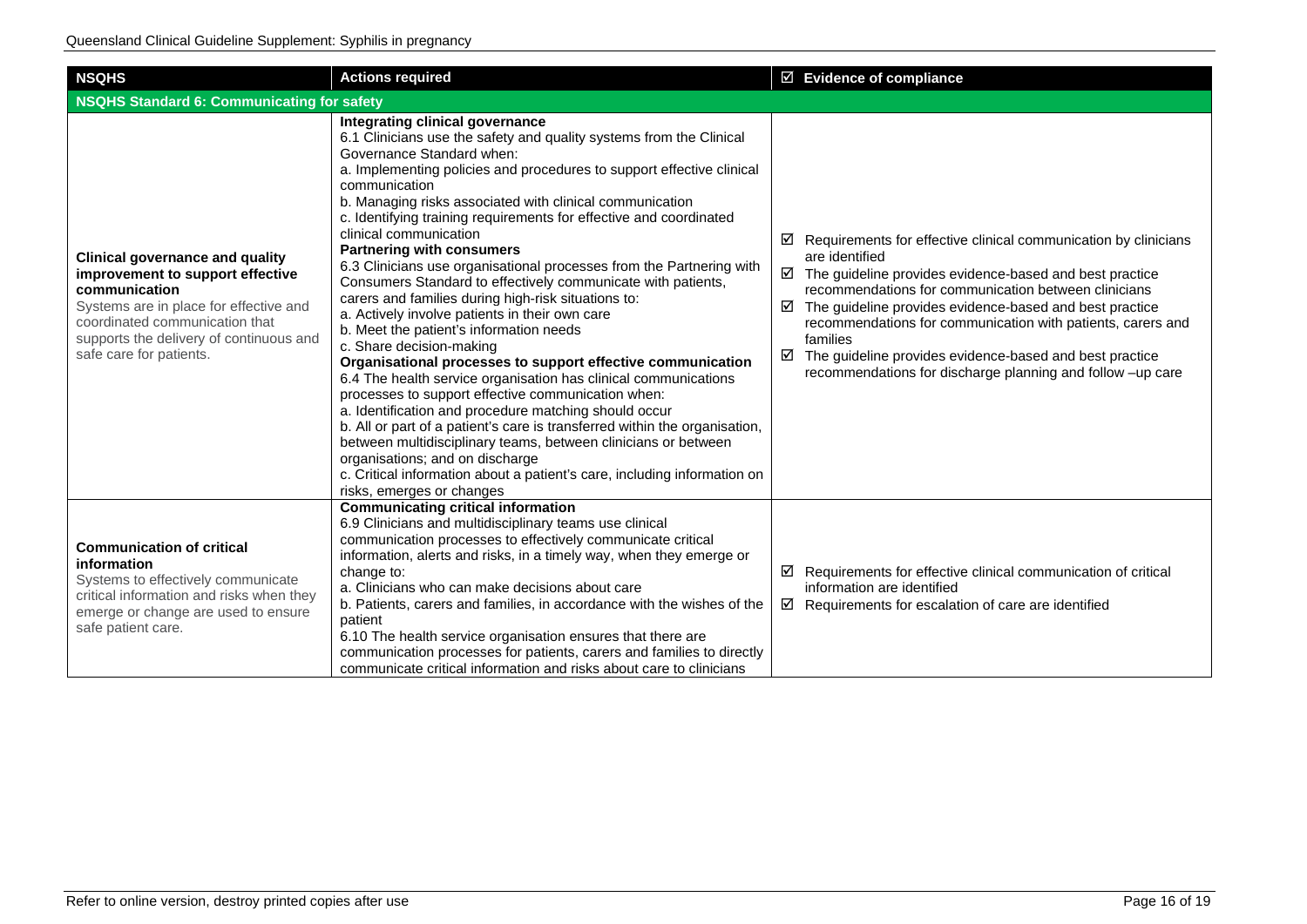| <b>NSQHS</b>                                                                                                                                                                                 | <b>Actions required</b>                                                                                                                                                                                                                                                                                                                                                                                                                                                                                                                                                                                                                                                                                                                                                                                                                                                                                                                                                                             | $\boxtimes$ Evidence of compliance                                                                                                                                                    |  |
|----------------------------------------------------------------------------------------------------------------------------------------------------------------------------------------------|-----------------------------------------------------------------------------------------------------------------------------------------------------------------------------------------------------------------------------------------------------------------------------------------------------------------------------------------------------------------------------------------------------------------------------------------------------------------------------------------------------------------------------------------------------------------------------------------------------------------------------------------------------------------------------------------------------------------------------------------------------------------------------------------------------------------------------------------------------------------------------------------------------------------------------------------------------------------------------------------------------|---------------------------------------------------------------------------------------------------------------------------------------------------------------------------------------|--|
| <b>NSQHS Standard 6: Communicating for safety (continued)</b>                                                                                                                                |                                                                                                                                                                                                                                                                                                                                                                                                                                                                                                                                                                                                                                                                                                                                                                                                                                                                                                                                                                                                     |                                                                                                                                                                                       |  |
| <b>Correct identification and procedure</b><br>matching<br>Systems to maintain the identity of the<br>patient are used to ensure that the<br>patient receives the care intended for<br>them. | Correct identification and procedure matching<br>6.5 The health service organisation:<br>a. Defines approved identifiers for patients according to best-<br>practice quidelines<br>b. Requires at least three approved identifiers on registration and<br>admission; when care, medication, therapy and other services are<br>provided; and when clinical handover, transfer or discharge<br>documentation is generated                                                                                                                                                                                                                                                                                                                                                                                                                                                                                                                                                                             | Requirements for safe and for correct patient identification are<br>⊻<br>identified                                                                                                   |  |
| <b>Communicating at clinical handover</b><br>Processes for structured clinical<br>handover are used to effectively<br>communicate about the health care of<br>patients.                      | <b>Clinical handover</b><br>6.7 The health service organisation, in collaboration with clinicians,<br>defines the:<br>a. Minimum information content to be communicated at clinical<br>handover, based on best-practice guidelines<br>b. Risks relevant to the service context and the particular needs of<br>patients, carers and families<br>c. Clinicians who are involved in the clinical handover<br>6.8 Clinicians use structured clinical handover processes that<br>include:<br>a. Preparing and scheduling clinical handover<br>b. Having the relevant information at clinical handover<br>c. Organising relevant clinicians and others to participate in clinical<br>handover<br>d. Being aware of the patient's goals and preferences<br>e. Supporting patients, carers and families to be involved in clinical<br>handover, in accordance with the wishes of the patient<br>f. Ensuring that clinical handover results in the transfer of<br>responsibility and accountability for care | The guideline acknowledges the need for local protocols to<br>☑<br>support transfer of information, professional responsibility and<br>accountability for some or all aspects of care |  |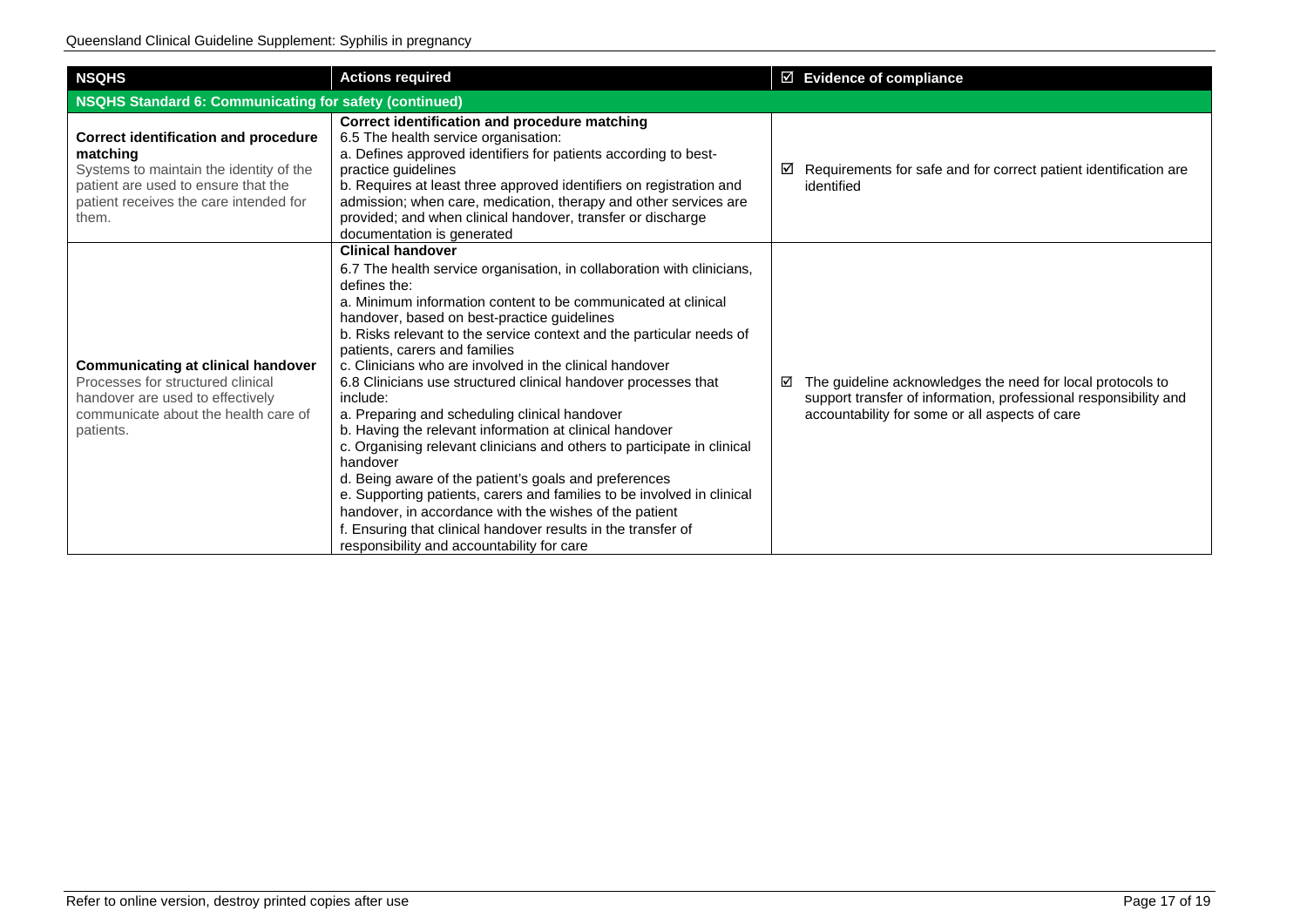| <b>NSQHS</b>                                                                                                                                                                                                                                                                                       | <b>Actions required</b>                                                                                                                                                                                                                                                                                                                                                                                                                                                                                                                                                                                                                                                                                                                                                                                                                                                                                                                                                                                                                                                                                                                                                                                                              | $\boxtimes$ Evidence of compliance                                                                                                                                                                                                                                                                |  |
|----------------------------------------------------------------------------------------------------------------------------------------------------------------------------------------------------------------------------------------------------------------------------------------------------|--------------------------------------------------------------------------------------------------------------------------------------------------------------------------------------------------------------------------------------------------------------------------------------------------------------------------------------------------------------------------------------------------------------------------------------------------------------------------------------------------------------------------------------------------------------------------------------------------------------------------------------------------------------------------------------------------------------------------------------------------------------------------------------------------------------------------------------------------------------------------------------------------------------------------------------------------------------------------------------------------------------------------------------------------------------------------------------------------------------------------------------------------------------------------------------------------------------------------------------|---------------------------------------------------------------------------------------------------------------------------------------------------------------------------------------------------------------------------------------------------------------------------------------------------|--|
| NSQHS Standard 8: Recognising and responding to acute deterioration                                                                                                                                                                                                                                |                                                                                                                                                                                                                                                                                                                                                                                                                                                                                                                                                                                                                                                                                                                                                                                                                                                                                                                                                                                                                                                                                                                                                                                                                                      |                                                                                                                                                                                                                                                                                                   |  |
| <b>Clinical governance and quality</b><br>improvement to support recognition<br>and response systems<br>Organisation-wide systems are used to<br>support and promote detection and<br>recognition of acute deterioration, and<br>the response to patients whose<br>condition acutely deteriorates. | Integrating clinical governance<br>8.1 Clinicians use the safety and quality systems from the Clinical<br>Governance Standard when:<br>a. Implementing policies and procedures for recognising and<br>responding to acute deterioration<br>b. Managing risks associated with recognising and responding to<br>acute deterioration<br>c. Identifying training requirements for recognising and responding<br>to acute deterioration<br><b>Partnering with consumers</b><br>8.3 Clinicians use organisational processes from the Partnering with<br>Consumers Standard when recognising and responding to acute<br>deterioration to:<br>a. Actively involve patients in their own care<br>b. Meet the patient's information needs<br>c. Share decision-making<br>Recognising acute deterioration<br>8.4 The health service organisation has processes for clinicians to<br>detect acute physiological deterioration that require clinicians to:<br>a. Document individualised vital sign monitoring plans<br>b. Monitor patients as required by their individualised monitoring<br>plan<br>c. Graphically document and track changes in agreed observations<br>to detect acute deterioration over time, as appropriate for the patient | The guideline is consistent with National Consensus statements<br>☑<br>recommendations<br>$\boxtimes$ The guideline recommends use of tools consistent with the<br>principles of recognising and responding to clinical deterioration<br>Consumer information is developed for the guideline<br>☑ |  |
| <b>EQuIP Standard 12 Provision of care</b>                                                                                                                                                                                                                                                         |                                                                                                                                                                                                                                                                                                                                                                                                                                                                                                                                                                                                                                                                                                                                                                                                                                                                                                                                                                                                                                                                                                                                                                                                                                      |                                                                                                                                                                                                                                                                                                   |  |
| <b>Criterion 1: Assessment and care</b><br>planning<br>12.1 Ensuring assessment is<br>comprehensive and based upon current<br>professional standards and evidence<br>based practice                                                                                                                | 12.1.1 Guidelines are available and accessible by staff to assess<br>physical, spiritual, cultural, physiological and social health promotion<br>needs                                                                                                                                                                                                                                                                                                                                                                                                                                                                                                                                                                                                                                                                                                                                                                                                                                                                                                                                                                                                                                                                               | ☑<br>Assessment and care appropriate to the cohort of patients is<br>identified in the guideline<br>The guideline is based on the best available evidence<br>☑                                                                                                                                    |  |